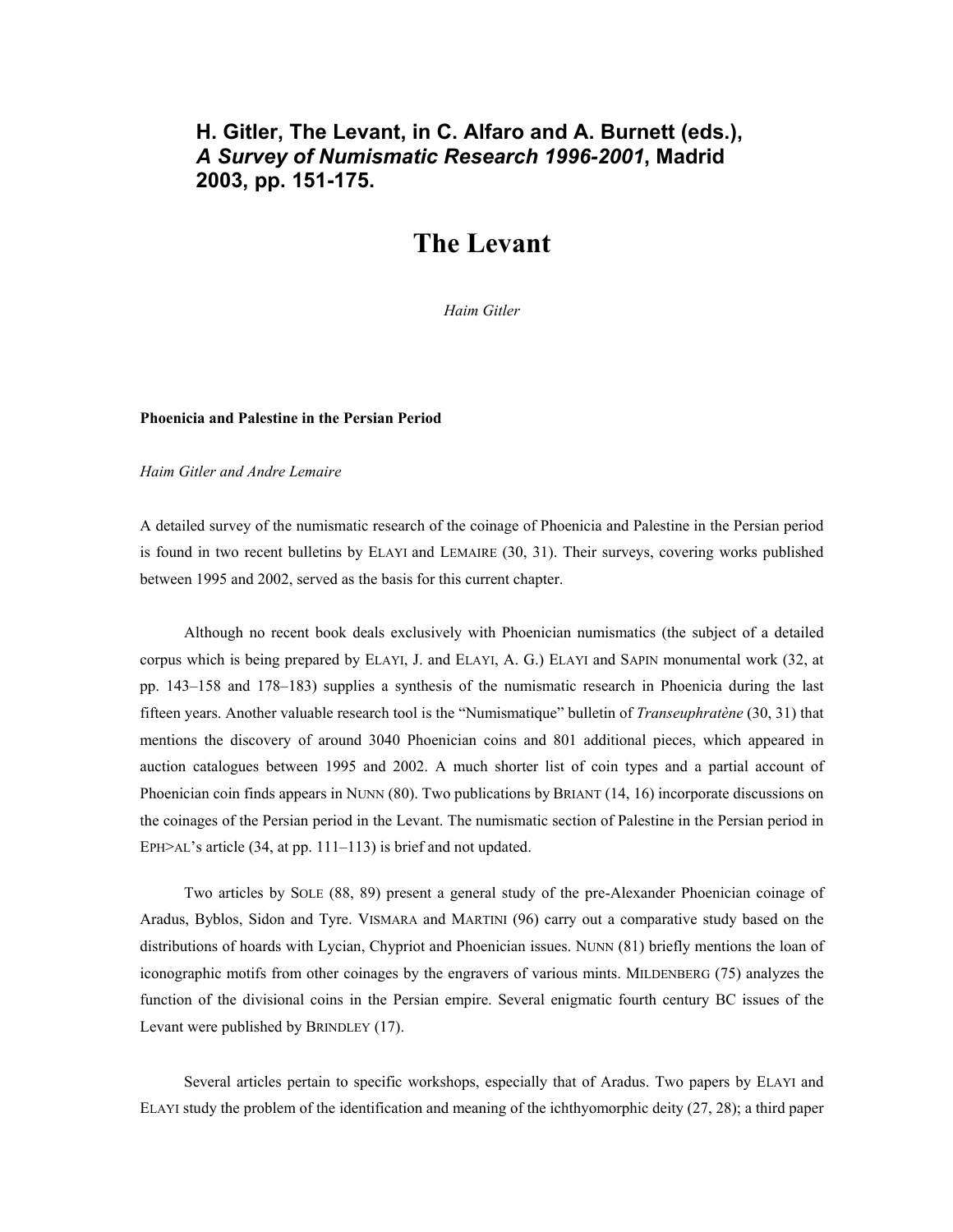(24) analyzes several problems of the Aradian coinage. A new dubious Aradian coin appeared lately in an auction catalogue (46, Lot No. 394). It depicts a bearded head on the obverse and a dromedary on a galley on the reverse. For remarks on this coin see ELAYI (21). SOLE (90) studies the much disputed question of the identification of the first monetary standard of Byblos. MILDENBERG (66) discusses again the hypothesis that the figure standing in the ceremonial chariot on Sidonian silver issues is the Great King. The lions' head/dolphin and murex type bronzes from Tyre were studied by ELAYI and ELAYI (23) who propose to date them to the very end of the Persian period.

 Among the recent published coin finds, a hoard found in 1998 in the northern part of central Phoenicia and buried *c*. 400 BC is worth to mentioning. It contained four Aradian silver issues from the last third of the fifth century BC (25). Also, an Aradian bronze coin was discovered in Tell Sianu (1, at p. 162). The economic meaning of the numismatic evidence from Beirut (2, 13, 18, 36, and inv. No. 25333 of the *Exposition de l'Institut du Monde Arabe, National Museum of Beirut*) has been analyzed by ELAYI and SAYEGH (33).

Tyrian issues were found during underwater excavations off the Haifa shore (37, at p. 16\*); at Bethsaida (50, at p. 252, No. 2 and p. 261, No. 158) and at Sasa [Upper Galilea] (87, at p. 22). The excavations of a stratum I building at Nahariya yielded ten divisional Tyrian issues from the fourth century BC. One is a silver coin with a hippocampus to the left on the obverse and an owl to the right on the reverse, and nine are bronzes with a lion's head on the reverse (82). At Castra, at the foot of the Carmel Mount, a silver Tyrian coin with a hippocampus and an owl to the left was found (98, at p. 54). The Óorbat >Eleq excavations brought to light a divisional Sidonian coin with a galley and a man in front of a lion with letters *>B* (4, at pp. 377 and 402, No. 3). Coin No. 4 in this report, belonging to the Sidonian type with a galley and a bowman, has been attributed to Samaria but the photograph does not allow confirmation of this attribution.

 Twenty three Sidonian issues of Abd>Ashtart I and one of Abd>Ashtart III were unearthed in the excavations of Ioppe [Jaffa] (60). Two Sidonian coins were found at Yoqne>am (62). A divisional Sidonian bronze was found in the excavations of Apollonia-Arsuf (83, at p. 195). Numerous Phoenician coins discovered in 1930–1934 at >Atlit have recently been published (65, at pp. 112\*–113\*, 138\*–139\*), without indicating their weights due, unfortunately to the loss of the coins decades ago. The three so-called silver Tyrian "didrachms" (Nos. 364–366) can only be divisional pieces according to their type: hippocampus on dolphin on the obverse, and owl on the reverse. Furthermore, nineteen Sidonian divisional coins of various types, dated from the fifth to the fourth centuries (Nos. 367–385), and an illegible coin, perhaps also Sidonian, are mentioned in this report (No. 386). A second photograph of the coin-type attributed by MESHORER to the mint of Dor in the Persian period appears in STERN (93, at p. 194). QEDAR, in a forthcoming article in *INJ* 14, suggests that these coins were minted at Dor by Tissaphernes. ELAYI and ELAYI's papers (22, 26) indicate the last discoveries of Phoenician coins.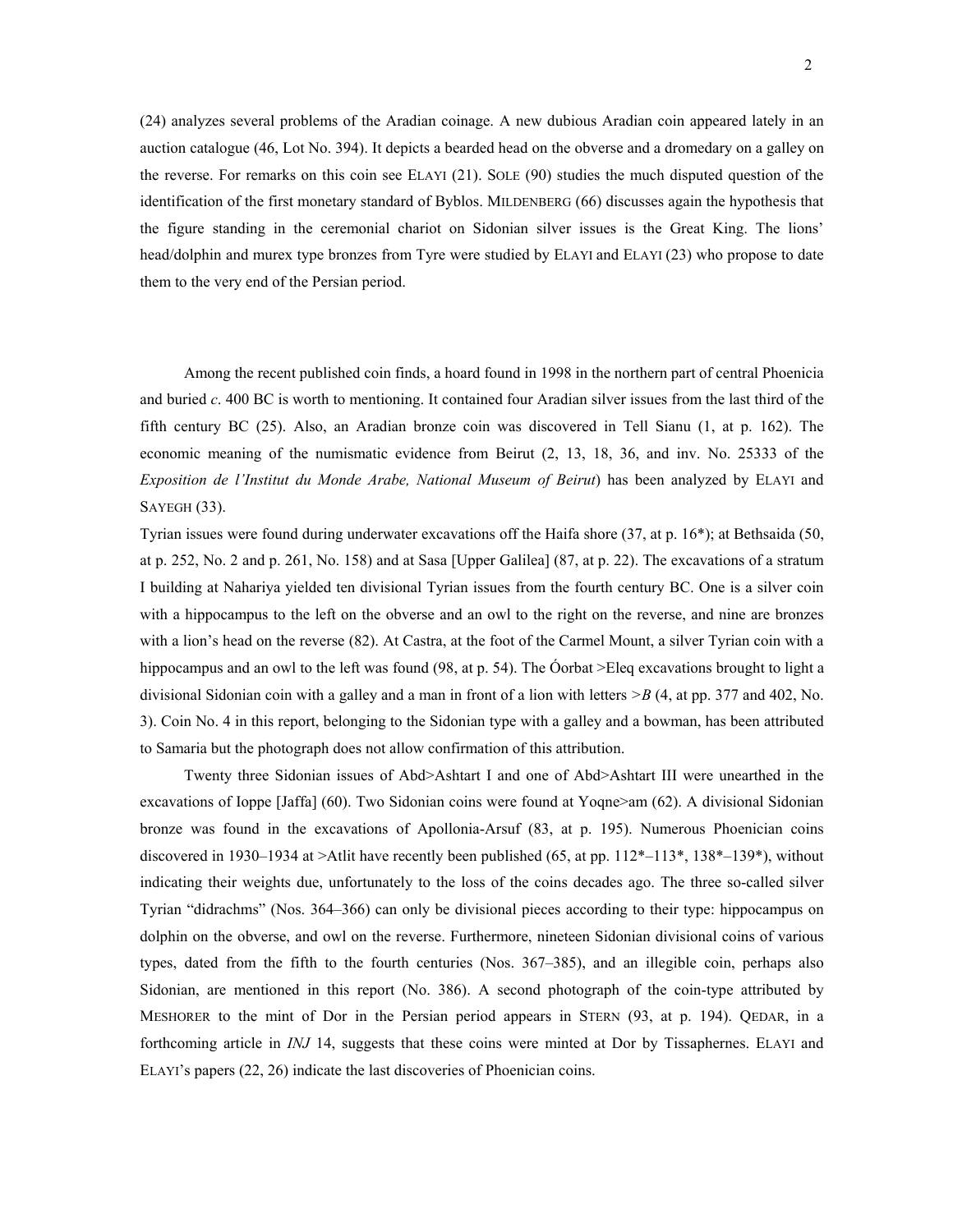Nineteen Phoenician coins bearing west-semitic graffiti are presented by ELAYI and LEMAIRE (29). Eight fractional coins from Eliachin, south of Óadera, have been published by DEUTSCH and HELTZER (20) and ten Phoenician coins from the Hecht Museum collection in Haifa are included in the Museum's catalogue (63).

 As for the non-Phoenician coinage, ELAYI and SAPIN (32, at pp. 158–171) present a survey of the last fifteen years of researches on the coinage from the Levant. The fourth century coinage was also the topic of several papers by MILDENBERG (70, esp. pp. 1–97, 71, 72, esp. 214–216, 75, 76). NUNN described the iconography of these coins in a general study on the Levantine iconography during the Persian period (80, pp. 162–168, 81, esp. pp. 368–369) and the abundance of the iconographic repertoire was illustrated by MILDENBERG (74).

 The workshop of Menbig/Hiérapolis in northern Syria is the subject of a short synthesis by MILDENBERG (73), who suggests that the workshop started issuing coins towards the end of the Persian period (*c.* 342–331 BC) and continue to operate for some time under Alexander as shown by the coins with the Aramaic legend <LKSNDR (*c*. 330–325). A new type of coin from Menbig is also presented by VAN ALFEN (95). The coinage of Menbig is characterized by the Aramaic legends >TR>TH, "Atargatis", as well as >BDHDD KMR MNBG, "Abdhadad, priest of Menbig," and was probably connected with the sanctuary of the great Syrian goddess and her dynasts-priests. The role played by sanctuaries and priests in the coinage of Cilicia (especially Tarsus), Samaria and Judea may have been similar (35, at p. 11, 56, esp. pp. 129–134). The Menbig coinage workshop operated under Mazday: a coin with the Aramaic legend MZDY ZY >L >BR NHR', "Mazday who is beyond Transeuphratesia," was published by BORDREUIL who proposed to connect it with Babylon (11, 12) but an attribution to Menbig is much more probable, as proposed by LE RIDER (52, esp. p. 167, 53), BRIANT and LEMAIRE (15, at pp. 267–269, 56, at pp. 136–138), and MILDENBERG (73, at pp. 278–279), as well as ELAYI and SAPIN (32, at pp. 173–175) who have some hesitation about its authenticity.

 The Samarian coinage has been the object of a new and important synthesis by MESHORER and QEDAR (64) which contains more than twice the coin types appearing in the previous synthesis published eight years earlier. The iconographic motive of the Persian cavalryman appearing in these issues has been studied by BODZEK (7, 8). In an additional article (9) he suggest that the icongraphy for the hemiobol, No. 193 in MESHORER and QEDAR (64) was borrowed from the coinage of the Lycian dynast Kherei. According to NAVEH (78, esp. p. 92, note 9), the Aramaic legend BDYÓBL/BRWÓBL? means "In the spirit of Bel". A comparison of seals found in Wâd• ed-Dâliyeh and coming from Samaria with coins struck in Samaria indicates that the depictions on the seals are under Western influence as are the coins, however the imperial Persian style seems to be stronger on the latter (54).

 Eighteen Samarian coins were found during the Mount Gerizim excavations (58, at p. 114), as well as other stray finds from Eliachin in the Sharon plain (20, esp. Nos. 10–14) and a hoard from the Nablus area (91, esp. p. 103, No. 1). Furthermore, eight "Samarian" coins have been donated lately to the Israel Museum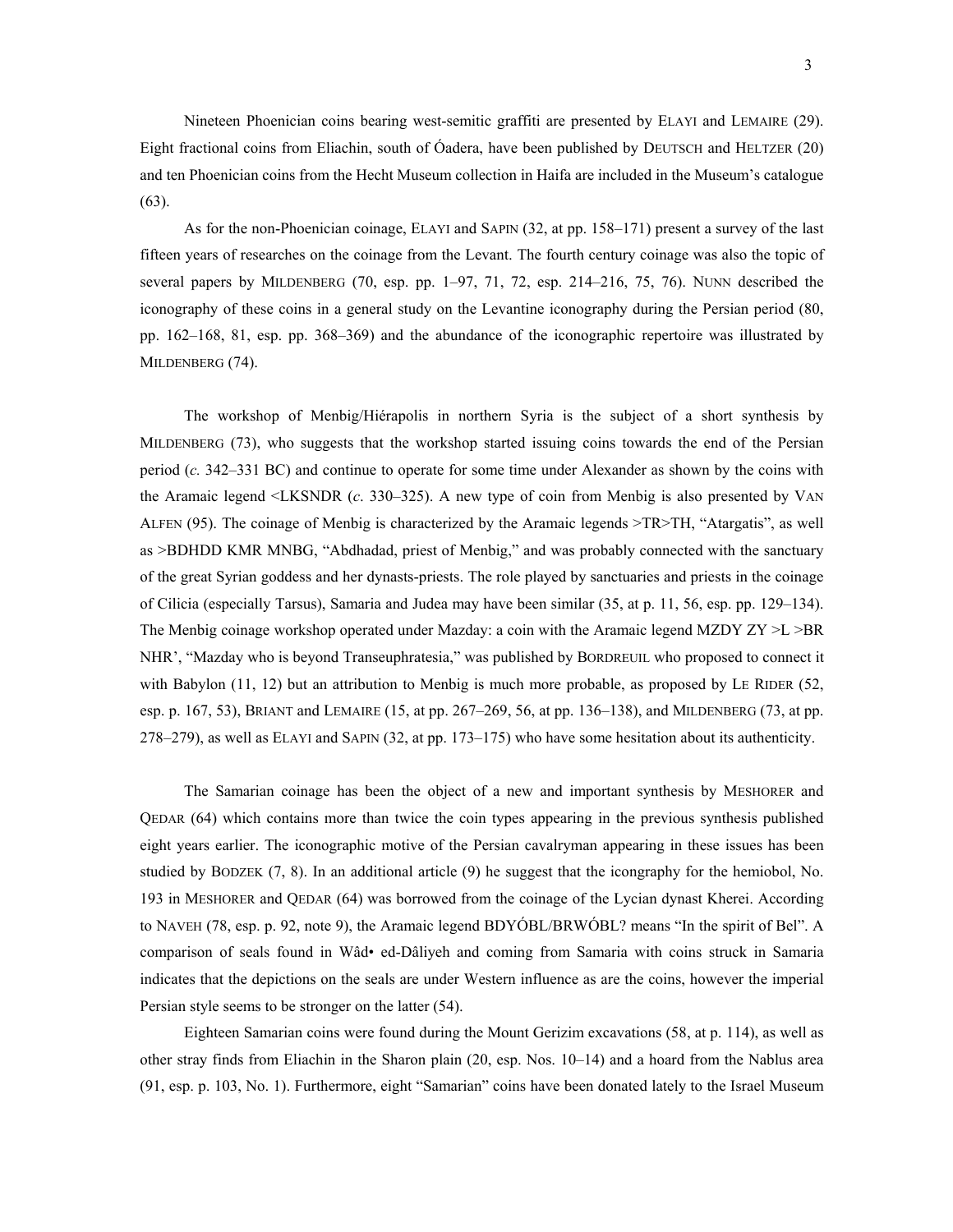(*The Israel Museum Journal* 17 (1999), p. 74; 18 (2000), p. 104 and 19 (2001), p. 69). The Samarian coinage was also presented along the Judean issues by MILDENBERG (67) and GERSON (38).

 Two new YHD obverse types have been published by Meshorer: one with an ear (probably Yhwh's ear listening to the prayers) and the other one with a shophar (61). Taking also into account the well-known YHD drachm depicting a deity seated on a winged wheel, he suggests that a figurative representation of the deity was still tolerated at this time. This problem is studied again by BLUM (6, esp. pp. 17–25) and in this respect see also SCHWEMER (86), who proposes an improbable identification with Elia. Another Judean iconographic motive, the lily flower, was studied by GOLDMANN (44, 45) who suggests that it was the emblem of the Jerusalem high priest. A group of Yehud coins was found at Óorbat >Etri (99) one issue from Har Adar was published by GITLER (41) and two unidentified Persian period silver coins have been found in the En-Nabi Íamwil excavations (57, esp. p. 63). SPAER proposes to reassign an Athenian type obol with lotus bud in the field right of the owl from the Philisto-Arabian series to that of the Yehud coinage (92). Meshorer has lately accepted this attribution (85, p. 6). One of the problems of the Judean coinage in Persian period is their continuity into the Hellenistic age. BARAG tried to isolate the Judean Hellenistic period coinage from those of the Persian period (3) while RONEN suggests a slightly different conclusion based on a metrological study and the monetary standards of the Judean issues (84).

 Besides the two new YHD types published in RONEN's article, another new variant has been illustrated by DEUTSCH (19, No. 1). Furthermore, several Judean and Philisto-Arabian issues from the Hecht Museum and the Casden collection have been published (63, pp. 38–43, 85, at pp. 2–6).

 The so-called Philisto-Arabian workshops of Ashdod, Ascalon, and Gaza, situated at the southern end of the fifth Persian satrapy 'Beyond the River' (>Abar Naharâ) present a rich iconographic repertoire (69). GITLER (42, 43) deals with Achaemenid motifs appearing in the issues of these coastal cities. It had previously been suggested that Persian influences exist in the Philisto-Arabian issues, but are definitely not strong. However, several Philisto-Arabian coins depict motifs that emanate from the Persian heartland (the double-protome motif and composite images) and seem to show that Persian influence may have been stronger than is usually thought. A hoard of thirty one pseudo-Athenian obols was found at the excavations in Ashkelon. Gitler (40) proposes to attribute these obols to the workshop of Ascalon based on the fact that twenty-one coins struck with the same reverse die were found in such a small cache (= *CH* 8.587 = *CH* 9.369). Other than this find, only a few Philisto-Arabian coins found in excavations have been published or mentioned: one (No. 406) in  $>$ Atlit (65, at pp. 112<sup>\*</sup> and 140<sup>\*</sup>), and several others in Gaza (39, esp. pp. 44– 45). More general studies of the Philisto-Arabian coinage are those by MILDENBERG (68, 69, 70, 74, 76).

 The existence of a "satrapal" coinage has been recently questioned by MILDENBERG (77) who brought forward three arguments: 1) The title "satrap," of Persian origin, is polyvalent and does not correspond always with its common use by historians who generally use it to describe the person responsible for a large administrative unit of the Persian empire, i.e., one of the twenty "satrapies" mentioned in *Herodotus* III, 89.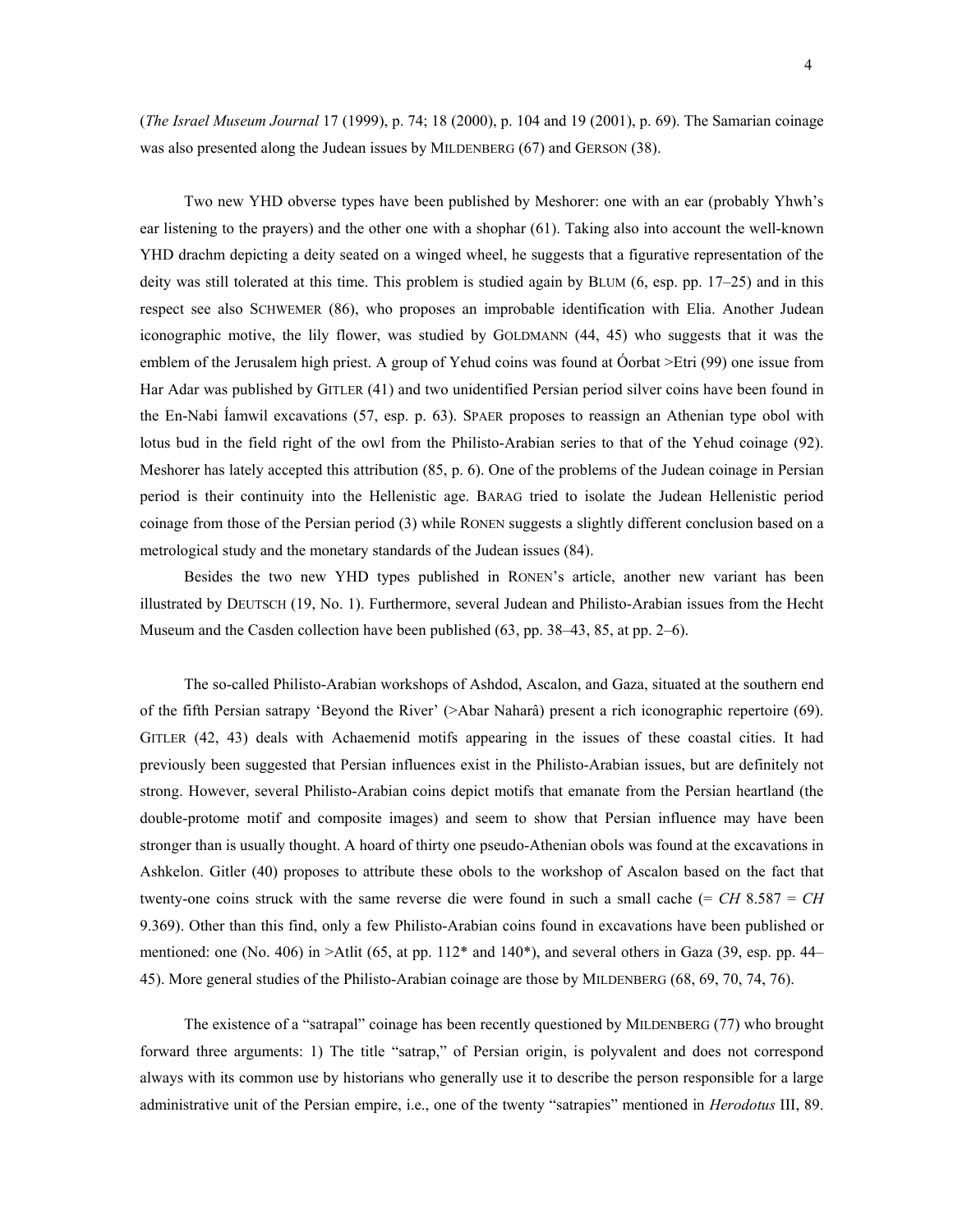2) The title "satrap" does not appear on any coin. 3) Even when the personal name of a "satrap" appears on a coin, nothing discloses his personal responsibility for the minting of the coin, which could have been done in a local workshop. Moreover, there does not seem to be a particular workshop that can be called "satrapal." Albeit, one may remark the following: 1) The conventional use of the title "satrap" is well known and could be demarcated by putting it in inverted comas. 2) The absence of the "satrap" title on coins is not significant. In fact, very few monetary legends include a title ("king," "priest," or "governor") after a personal name. Furthermore, the Aramaic title of the Mazday coins:  $ZY \geq L \geq BR$  NHR< (WÓLK), "who is over Beyond the River (and Cilicia)" is an Aramean way to say that he is a "satrap." 3) So far, it is true that there is no indication for the existence of "satrapal" monetary workshops and "satrapal" coins, the ones with the name "Mazday," for example, seem to have been minted in various local workshops. However, "satrapal" can well qualify not just the workshop but the authority ordering the minting. MILDENBERG himself actually underlines the role played by the Persian king (72), and mentions coins with the legend "Mazday" (MZ/MZDY) minted in Sidon, Samaria and Menbig. The various mints from the Levant with the Aramaic MZDY legend, abbreviated MZ, as well as the borrowing of iconographic motives between these workshops reveal that they were not isolated: some monayers could well have worked in several workshops. Such an hypothesis has been proposed in order to interpret the Aramaic legend MBGY, "Menbigî," appearing on a pseudo-Athenian didrachm (8.18 g) and on a Samarian "obol" (55).

 The pseudo-Athenian coinage of the Levant is still difficult to identify and localize. Based on a study of the Athenian type tetradrachms from nineteen coin hoards buried in the fifth Persian satrapy between *c*. 445 to *c*. 330, NICOLET-PIERRE (79) has presented a cautious *status questionis* where she notes that pseudo-Athenian coins minted in Cilicia and Egypt were little used in 'Beyond the River'. At least two, and possibly more, Athenian imitations produced in the Levant but found in Babylonia are discussed by VAN ALFEN (94).

 Athenian tetradrachms imitations were found at the following sites: *Qariyet Tref* (Syria), one plated issue, which is illustrated in the catalogue of the Deir ez-Zor museum (10, p. 148, No. 141); *Bethsaida* (50, at p. 252, No. 1); *>Atlit* (65, p. 138, No. 3); an unspecified number in the underwater excavations of off the Haifa shore (37, at p. 16\*). Since no detailed documentation exists of these coins it is impossible to determine whether they are Athenian issues or imitations; *Dor* (93, p. 193, Ill. 126); two from *Óorbat >Eleq* (4, at p. 377, Nos. 1–2); one which was found at *Bet She<an* was lost after the excavations thus no specific attribution can be made for this piece (5); several from *Mt. Gerizim* (58, at p. 114); a hoard of one Athenian issue and ten imitations from *Tel Michal* reported by ARIEL (47, at p. 50\*), and two pi-style Athenian issues from Óorbat >Etri (99). Page 102\* in this volume erroneously mentions one coin, but fig. 221 shows an obverse and reverse of two different coins.

To the coins mentioned above, we might add others that were not found at controlled excavations. A group of seventeen mid-fourth century BC Athenian tetradrachm imitations allegedly belonging to a hoard found at Nablus was published by VISONÀ (97), while two tetradrachms, from Ascalon and Gaza (*c*. 450–420), allegedly belonging to an Egyptian hoard, were acquired by the Israel Museum (*The Israel Museum Journal* 17 (1999), p. 73). A note on an Athenian type drachm from North Arabian with an Aramaic legend (*Gimel?*),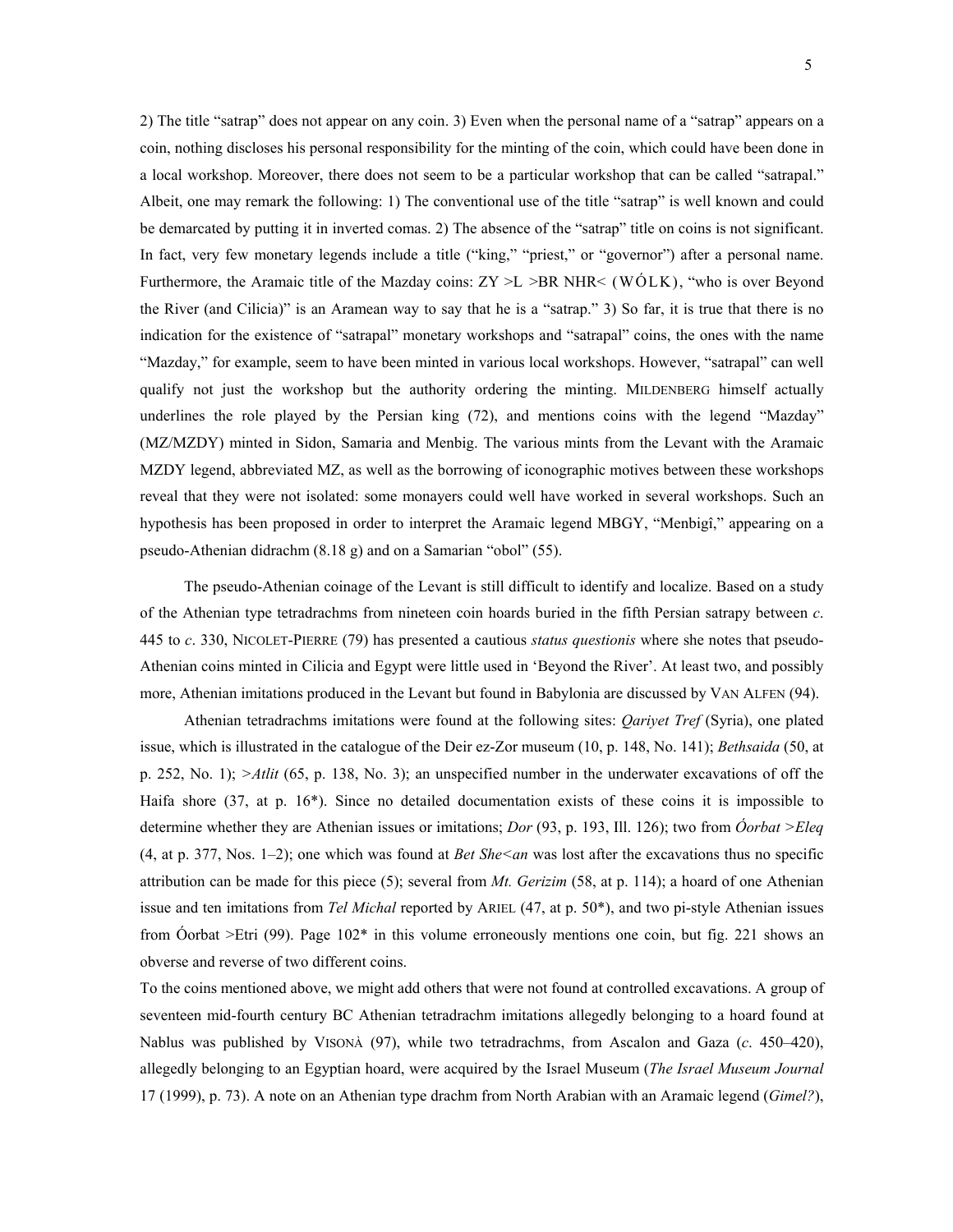*Shin*, *Mem*, is described by HUTH and QEDAR along with related issues of the incense road (49). Recently a second specimen of this drachm, also found in Jordan, was shown to the author (HG).

 Among the imported Greek coins one can mention a 1/8 Aegae stater found in >Atlit in 1933 (65, at p. 138\*, No. 362). A silver issue of Soli from Mt. Gerizim excavations (58, at p. 114 – personal communication BIJOVSKY, G.) and a coin found in 1998, in Tell el->Umeyri [Jordan], (48, at p. 37). A fourth century BC Punic issue was found in the Malot Hoard (51, at p. 220) which consists of some 26,000 coins mainly dated to 310–540 AD.

 Ten Athenian tetradrachms from the fifth century BC belonging to a hoard discovered in Phoenicia have been published by ELAYI and ELAYI (25). The chapter, Asia Minor, the Levant and the East, in *Coin Hoards* IX, edited by MEADOWS and WARTENBERG (59), complies an update survey of hoards found in the Levant with valuable remarks. NUNN (80, at p. 167) mentioned also some of the Persian coins discovered in the Near East but without bibliographical references.

#### **Phoenicia and Palestine in the Hellenistic and Roman Periods**

#### *Haim Gitler*

 A significant publication by MEADOWS (147) evaluates the basic concepts of sovereignty and the minting of coinage throughout the Hellenistic world. This chapter encompasses aspects shared by all scholars studying the coinage of the Eastern Greek world, and should therefore become a basic bibliography reference in the field.

 *Alexander the Great and Hellenistic coinage*. Four Hellenistic hoards seen in the Jerusalem market were recorded by DAVESNE and LEMAIRE (120). The first hoard of Alexander tetradrachms was buried around 320 BC; the 31 Alexander drachms of the second assemblage are apparently only part of the original hoard. The third hoard comprises four Pamphylian Alexanders and a Sidetan tetradrachm, a very rare find in Southern Levant (see also 125), along with five issues of Antiochus VII. The last hoard contains bronzes of Ptolemy I and II was buried *c*. 270 BC. A hoard of around 40 tetradrachms of Alexander was allegedly found in Lebanon in 1995. Six of the pieces belonging to this hoard are described by ELAYI (125) including a Sidetan tetradrachm. LE RIDER (142) published a hoard (or part of a hoard) found in Syria in 1971 (*CH* 2, 81), which included 40 posthumous Alexander tetradrachms, 22 Sidetan tetradrachms as well as Selucid and Ptolemaic issues, a tetradrachm of Philip V and three drachms of Ephesus. HERSH (130) described a large hoard of at least 800 tetradrachms of Alexander the Great and his successors, said to have been found in the Levant in early 1997. The discovery of over 100 pieces from the relatively rare mint of Tyre in this hoard lead HERSH to make some remarks on Newell's *Tyrus Rediviva* (131), a classic die study of the gold and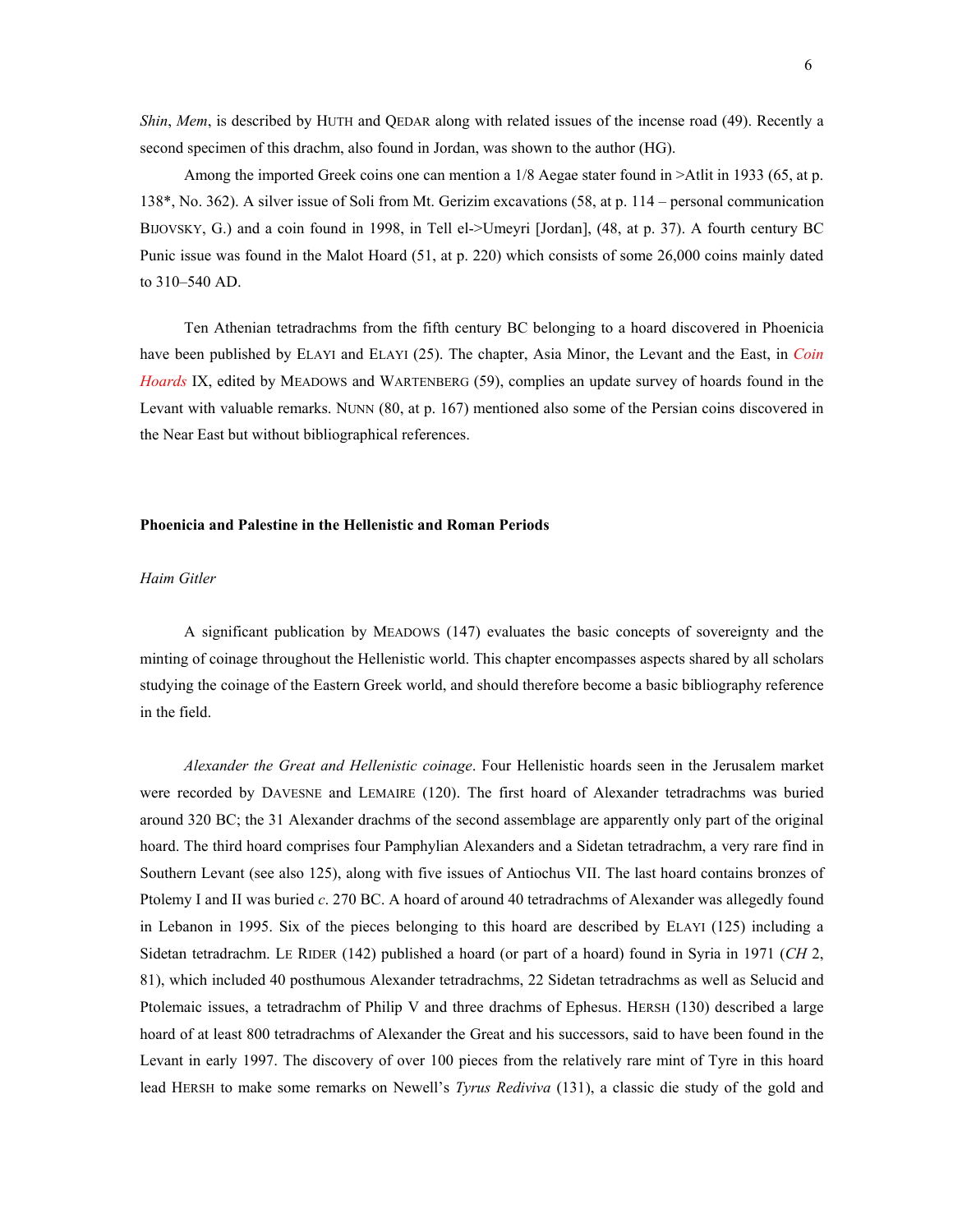silver coins issues that had been struck at Tyre while it was under the control of Demetrius Poliorcretes during the last years of the fourth and the early part of the third centuries BC. In another article (132) he offers corrections for some of Price's readings of the Phoenician issues of Alexander the Great.

 A general description of the coinage and currency in Syria and Palestine from the middle of the first century BC to the middle of the third century AD is described by BUTCHER (114), while a concise survey of the dated coinage in Palestine from the third century BC onwards appears in KUSHNIR-STEIN's article (138). According to KUSHNIR-STEIN (139), there seems to be no evidence that silver coinage was minted for propaganda purposes in the second-first centuries BC in the area of the Seleucid kingdom.

 PRIEUR and PRIEUR (150) study is the first complete corpus of the Syro-Phoenician tetradrachms and their fractions. This work will surely become the text book on the subject, as it not only records more than 500 previously unpublished coins but it also covers the historical, economical and religious background of the Provincial issues. A new type of provincial Tetradrachm from Neapolis published by GALST (127) confirms the attribution of the tetradrachms with the mint mark of a lit altar between the eagle's feet to the mint of Neapolis. The Syrian provincial coinage struck under Vespasian is described by MCALEE (146). The author categorizes the tetradrachms in ten groups and allocates them into five mints. The aurei, denarii and aes coinage are also discussed in this paper.

 BURNETT, AMANDRY and CARRADICE (113) published the second volume of the *Roman Provincial Coinage*. This comprehensive work gives an updated picture of the Flavian coinage throughout the Provinces of the Roman Empire including the areas under discussion in this survey. The introductions to each of the cities are clear and succinct and the excellent photographs are very helpful. From the same series the first supplement for volume one is available  $(112)$ .

 Based on a thorough study of the Syro-Phoenician coinage issued under Diaduminian and Macrinus, VISMARA (160) suggests that it is most unlikely that a travelling mint struck coins for numerous cities or that the coins of different cities were issued at one mint since the shape of the flans contradicts this possibility. In her opinion the dies were probably prepared at one place and later distributed. The most probable place is the mint of Antioch, which had a long history of coin production and served as the camp base of Macrinus. Nearly 1070 Syrian coins from the Staatliche Münzsammlung collection in Munich (mostly Greek Provincial, including "autonomous" issues from the second and first centuries BC, and coins of Palmyra of the second and third centuries but excluding royal issues) are described and illustrated in a *SNG* volume published by BALDUS (102). Three hoards of Roman denarii and antoniniani said to have been found recently in Syria are described by SAWAYA (156). Coins from Hellenistic and Roman periods from the ex Klein collection appear in *SNG Poland I* (149). Klein found these coins in Palestine while serving as a Polish soldier during World War II and provided valuable information on the find spots of each piece. The Casden collection, recently published by SAMUELS, RYNEARSON and MESHORER (85) has some fine exemplars especially of Roman city coins.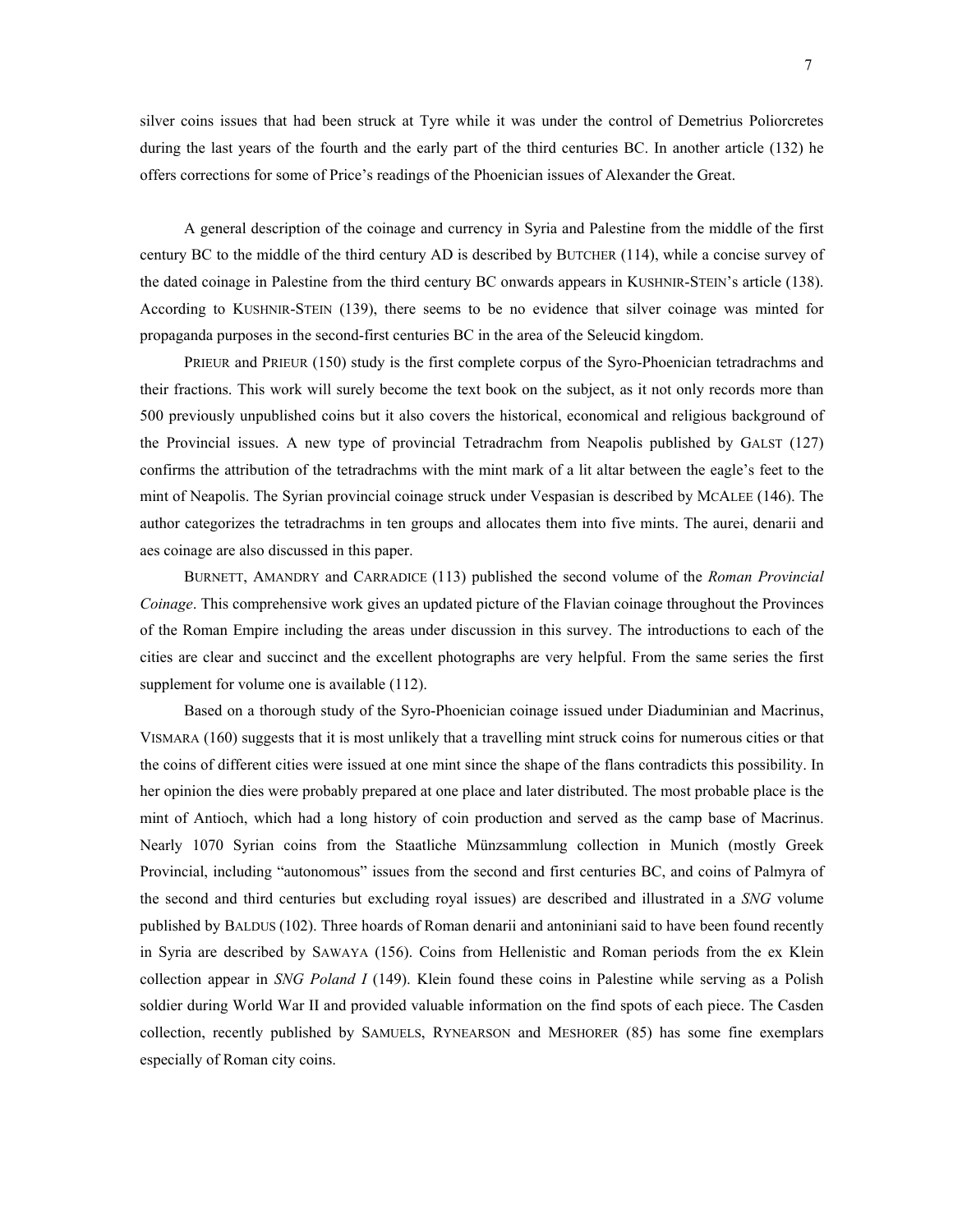SARTRE (155) incorporates in his valuable historical survey of the period between the fourth century BC and the third century AD relevant comments on the coinage of each epoch. Based on the *termini* provided by coins, stamped amphora handles and inscriptions, FINKIELSZTEJN (126) deduces that *AJ* XIII.254–8 refers most probably to the period between 128 and 110 BC. Moreover, this evidence suggests that the destruction of Samaria and annexation of Marisa must have been accomplished by John Hyrcanus in 111–110 BC. According to DABROWA (119) the numismatic evidence sheds light on various aspects related with the presence of the Roman legion in the Levant such as military colonization, the dislocation movement of legions and military campaigns.

 *Aradus*. The abundant coinage issued at Aradus during the Hellenistic period (122) sheds light on the political conflicts and the history of the city which is otherwise poorly documented by literary, epigraphic and archaeological sources. HOUGHTON (133) reassigns the early posthumous issues of Alexander from Marathus to Aradus.

 *Sidon*. LEVY (143) offers a provisional description of Sidon's autonomous silver series and compares it with the autonomous Hellenistic silver of Arados and Tyre. She concludes by pointing out that the layout of the Sidonian issues is far less stable than that of Arados and Tyre. And since stable design is an characteristic of coinage meant for export, Sidon's constant variations suggests that the series was meant chiefly for internal use.

 *Tyre*. ELAYI and ELAYI (124) present a series of small Herakles/bow in case bronzes (*c*. 0.62 gr.) of Alexander and confirm their attribution to the mint of Tyre. They give a *c*. 333–332 BC dating for this series. In the Roman period a renewed appearance of Phoenician inscriptions, from the time of Elagabal onwards (152) shows that in spite of its transformation into a Roman Colony, Tyre kept its Phoenician cultural heritage. BIJOVSKY (110) proposed to identify the male figure standing along a row of four stags, which appears on the Roman provincial coinage of Tyre as Pygmalion. The identification is confirmed by the appearance of the Phoenician inscription "PGMLYON" in the exergue of four coins dated to Gordian III and two to Gallienus [see GITLER, H., BIJOVSKY, G., forthcoming article in *QTicNumAntClas* 31 (2002)]. Another Phoenician inscription appears on issues of Gordian III which depict Dido/Elissa (153).

 *Abila and Gadara*. COHEN (118) argues that the letters ΙΑΑΓ appearing in some the issues of Abila and Gadara are an abbreviation for ΙΕΡΑΣ ΑΣΥΛΟΥ ΑΥΤΟΝΟΜΟΥ ΓΝΩΡΙΜΟΣ.

According to DVORJETSKI (123), the galleys depicted on the coins of Gadara from the reign of Commodus are related to the presence of the Tenth Roman legion in the vicinity of this city.

 *Canatha*. AUGÉ offers an updated study of the coinage Canatha (100).

 *Paneas*. Reciprocal interpretation between the archeological evidence and the coins of Paneas offer important information for the understanding of numerous buildings recently exacavated in the sanctuary of Pan (145).

 *Nysa-Scythopolis*. BARKAY's thesis (105) covers the issues minted at this city. Extracts of her work have been published in several articles (106, 108).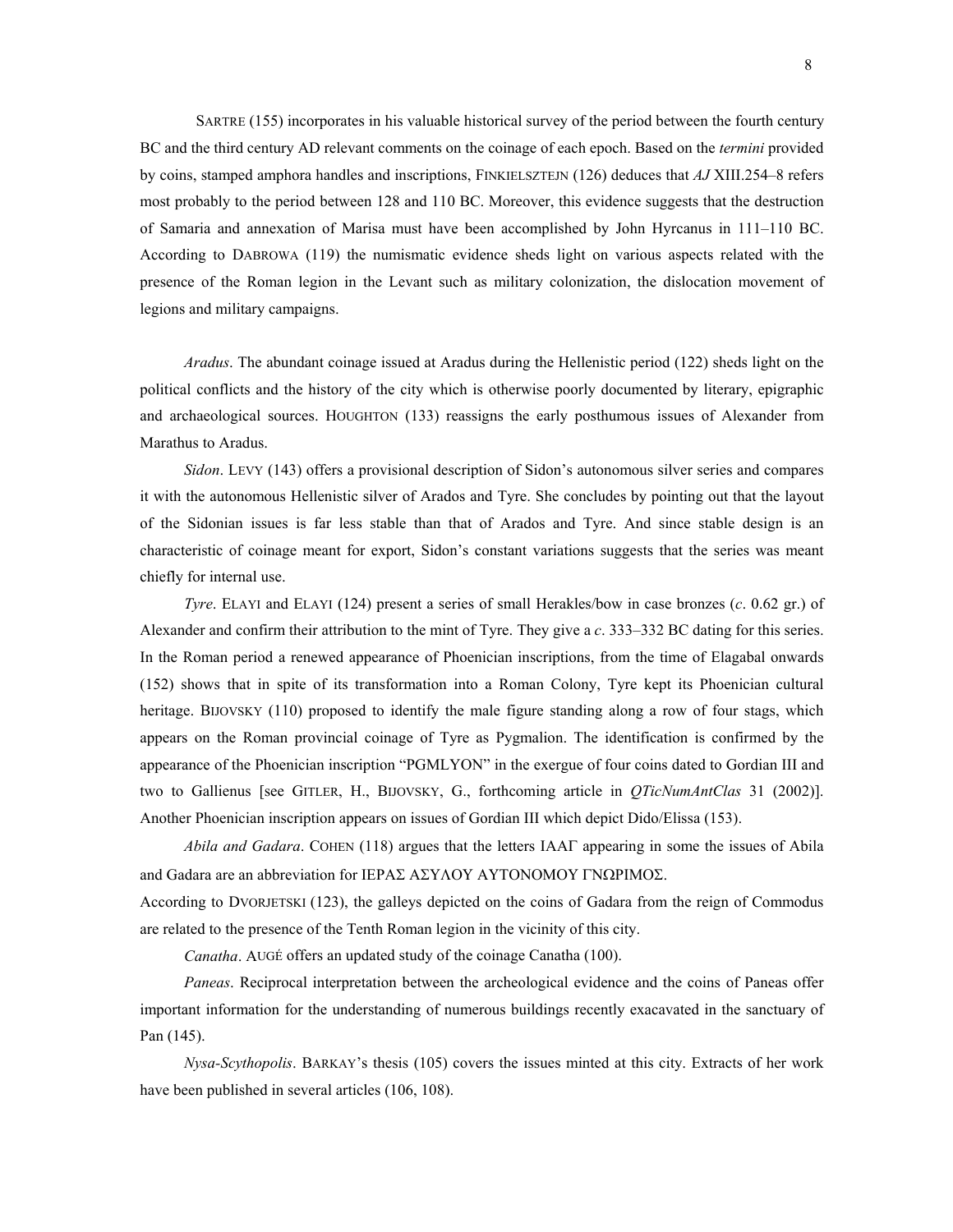*Caesarea*. The numismatic evidence (104) shows that during a period of about four decades (42/43 – 81–3 AD) there were two distinct groups of coins at Caesarea. One was struck by the city, the capital of province, and the other on behalf of the port of Sebastos. Four countermarked Caesarean issues (103) show that the legio V Macedonica was referred to as the legio V Scytica during the Jewish War (68–70 AD). BERMAN (109) describes a group of Roman Provincial coins found at on near Caesarea and kept now at Sdot-Yam Museum.

 *Demetrias*. In a short note LAMPINEN (141) mentions four issues of Demetrias, identified by KUSHNIR-STEIN with the Hellenistic city of Strato's Tower, the site of Herod's Caesarea. These coins are kept at the Caesarea Museum at Kibbutz Sdot Yam (109, at 73–74) and allegedly found in or around Caesarea. One of the issues is an unpublished type. According to STIEGLITZ (159), there appears to be no evidence that the city that preceded Caesarea was named Demetrias in the second and first centuries BC.

 *Antipatris*. A general study of the mint was published by KINDLER (134) and two new coin types of this city are mentioned by MESHORER (148).

 *Sebaste*. KUSHNIR-STEIN (137) proposes that the era of the city of Sebaste falls in 28 BC, rather than in 25 BC as previously accepted.

 *Akko-Ptolemais and Ascalon*. VOULGARIDIS's thesis (161) is an outstanding study of the coinages produced by the two main mints of Palestine in the Seleucid period, Akko-Ptolemais and Ascalon. His study has not been limited to the royal series, but it is extended to the abundant municipal issues of both mints during the second century BC. He presents a large number of these coins and discusses in detail their importance, their types and legends, as well as their date of issue, a problematic aspect mostly in the case of Ascalon, whose coins were often undated. In the appendix of his study, he gives a picture of coin circulation in Palestine during the second century BC based on the local hoards and the numismatic finds of numerous excavations in Israel.

*Ascalon*. SPAER (157) argues that Ascalon didn't intend to honor Cleopatra by choosing to put her portrait in its silver issues but rather intended, indirectly, to flatter the overlords of the area, Caesar and later Marc Anthony. A new Roman coin type was reported by RICHTER (151), and BODZEK and MADYDA-LEGUTKO (111) describe a first century AD bronze issue of Ascalon, which was found in Zarzecze, Poland.

 *Gaza*. New coins of Gaza permit to establish the year 95/4 BC as the *terminus ab quo* for the conquest of the city by the Hasmonean ruler Alexander Jannaeus (136). AUGÉ (101) wrote a short summary on the coinage of Gaza during the Hellenistic and Roman periods.

 *Metallurgical Analysis and the Eastern silver coinage*. A re-evaluation of some of Walker's Eastern groups published in his *magnum opus* "The Metrology of the Roman Silver Coinage" are part of a larger analytical program undertaken by BUTCHER and PONTING (115, 116, 117) and later by GITLER and PONTING (128, 129). The latter propose that the Severan denarii belonging to an assemblage from the Levant were officially casted.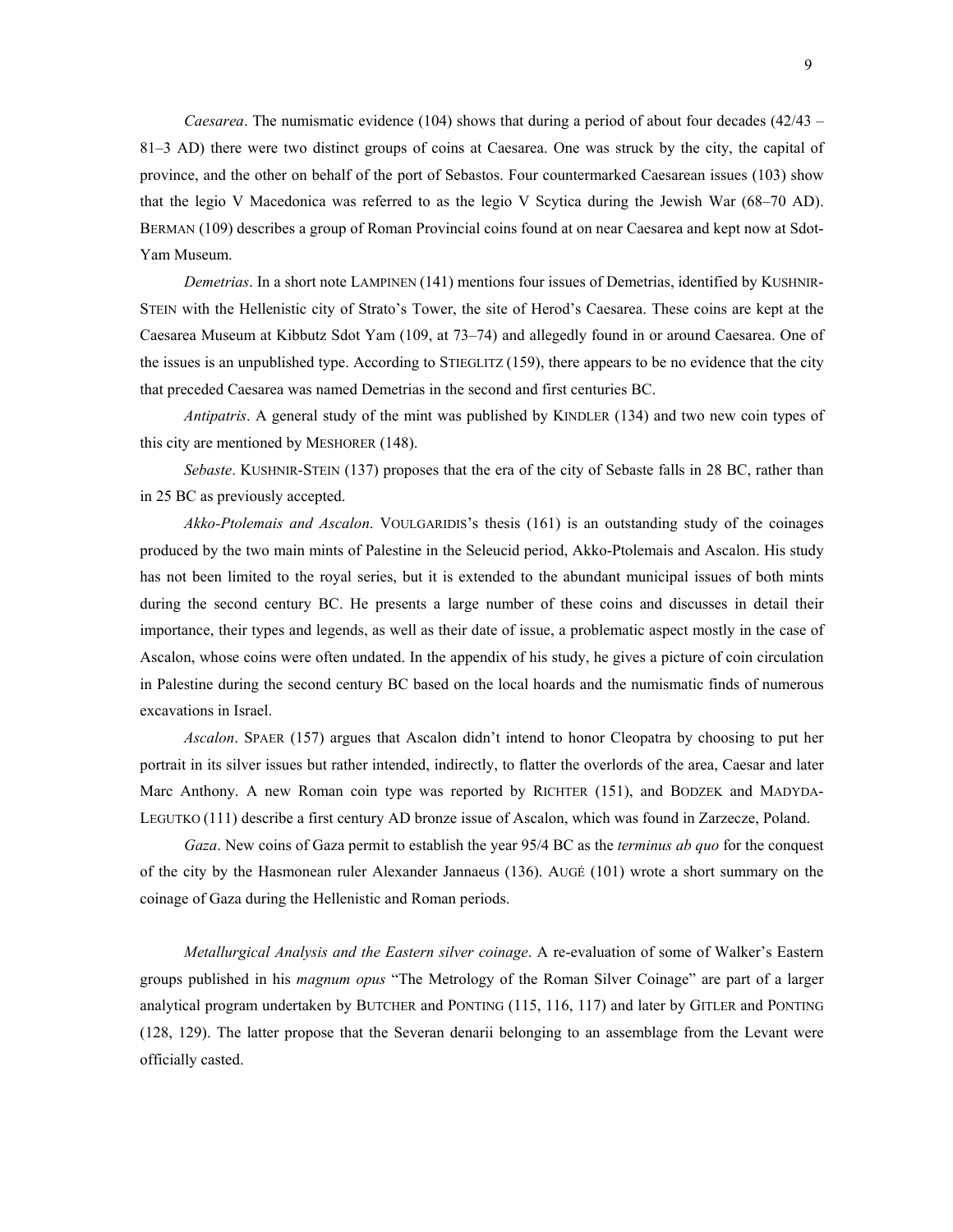*Weights*. KUSHNIR-STEIN (135) shows that the Palestinian lead weights with a network pattern on the reverse belong to the second-first centuries BC. KUSHNIR-STEIN and GITLER (140) discuss a group of weights from the Hellenistic and Roman periods, among them a new weight from Gaza manufactured in the time of the emperor Claudius. The attribution of a weight to Dor and its dating to 100 AD is refuted by SPAER (158). He rectifies the reading of the inscription on the weight and shows that it should be dated, according to the Seleucid era, to 150/149 BC, and belongs to a Northern Phoenician city. A lead weight with the inscription '⁄im>on son of Kosba, Prince of Israel' was published by DEUTSCH (121).

*Varia*. A simplistic discussion on the chronological distribution of coin hoards in Palestine during the Roman and Byzantine Periods was published by WANER and SAFRAI (162). A general description landscapes appearing on the issues of Palestine and the Decapolis appears in BARKAY (107).

# **Jewish and Nabatean Coins**

#### *Haim Gitler*

#### *Jewish Coins*

Jewish coins from the Persian period have been incorporated to the chapter *Phoenicia and Palestine in the Persian Period* (3, 6, 19, 38, 41, 44, 45, 57, 61, 63, 67, 84, 85, 86, 92, 99).

*A Treasury of Jewish Coins* published by MESHORER (183), replaces Meshorer's *Ancient Jewish Coinage* as the textbook for the study of ancient Jewish numismatics. This recent work contains corrections and numerous additions of new types and variants and is an invaluable addition. Another useful text book is Hendin's fourth edition of his Guide to Biblical Coins (172). The recently published catalogues of the Casden and the Hecht Museum collections include some very nicely preserved pieces (85, 182). A review of the Casden collection catalogue was written by FISCHER-BOSSERT (166).

 *The Hasmonean Period*. Numerous lead coins or tokens with Hasmonean motifs have been uncovered in Mt. Gerizim excavations. Until they are published it is possible to get a impression of the sort of material found from HENDIN's publication (170) of four similar pieces. KINDLER (175) describes the Hellenistic influence on the Hasmonean coins. A piece depicting on one side, a seven-branched lighted candelabrum with a shofar on the r. field and an ethrog (?) on the l. has been tentatively described by ASHTON (163, at p. 151, No. 5) as a prutah of Mattathias Antigonus, but it seems much more likely to be a  $2<sup>nd</sup>-4<sup>th</sup>$  century AD amulet of some sort, as the author now accepts. One hundred and sixteen Hasmonean coins were found as surface finds in Kh. al-Mukhayyat near Mt. Nebo-Siyagha (169, at p. 565).

 *The Herodian Dynasty*. Several articles discuss the meaning of the motifs appearing in Herod the Great large bronze issue (164, 171, 173). MAGNESS (181, at pp. 165–170) suggests that the monogram ΤΡ on Herod's coins is not in Greek but is rather an abbreviation a of the Latin *tribunicia potestas*. Furthermore,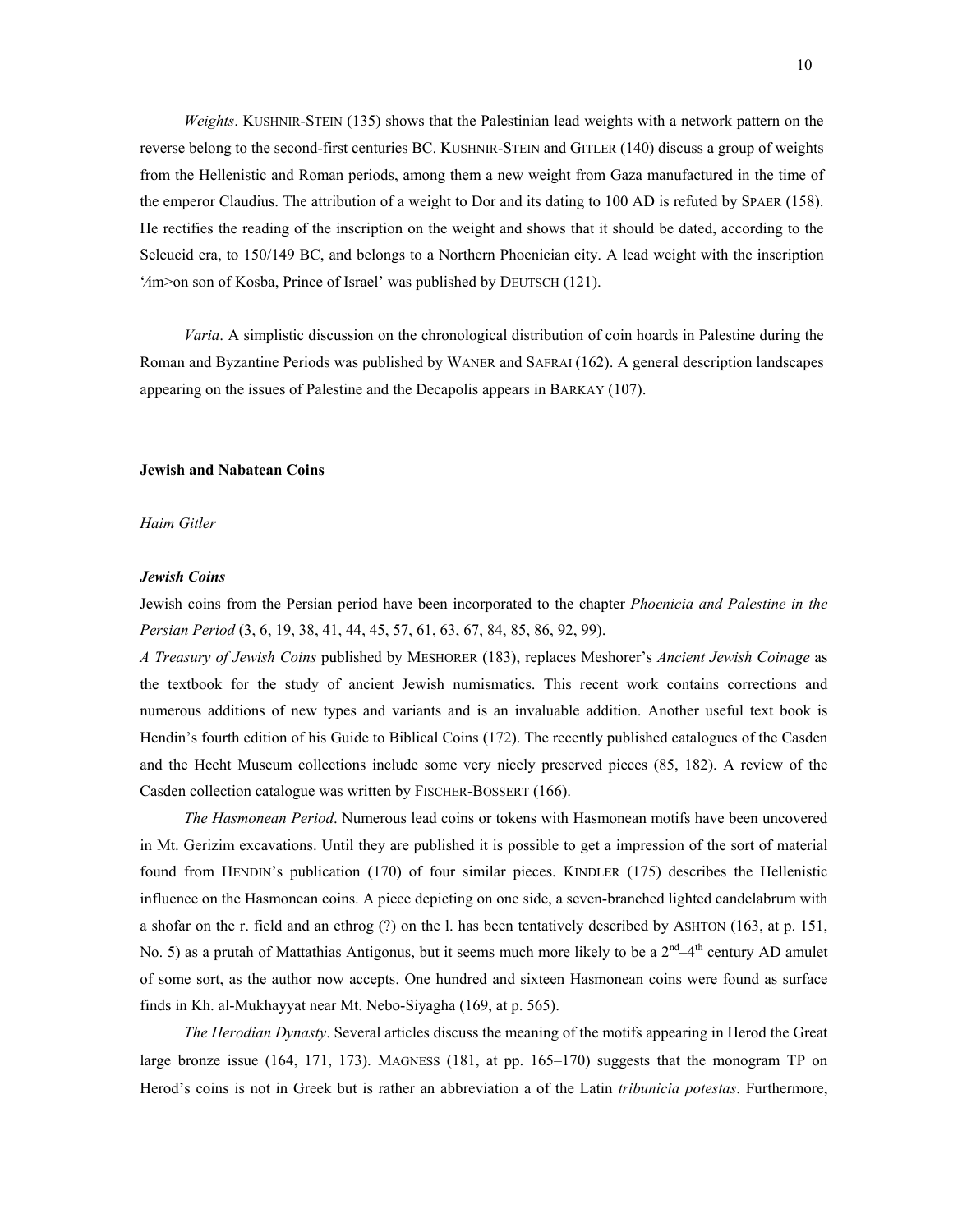"year 3", in her opinion, does not refer to a year in Herod's reign but rather commemorates Augustus's or Agrippa's visit to the area during their third year of their tribunate, namely 20 or 15 BC respectively. Comments on the coinage of Herod Philip were published by CIECIELAG, KINDLER and STRICKERT (165, 174, 185). LÖNNQVIST (180) suggest to re-attribute the "year 6" canopy/three ears of corn coin to Agrippa II instead of the accepted attribution of this ubiquitous issue to his father Agrippa I.

 Various aspects of the Palestinian coinage (the Procuratorial issues, the city-coinage of Ascalon, the coins of the First Jewish Revolt and the issues of Agrippa II) are treated by KOKKINOS (176). Since the use of numismatic evidence in KOKKINOS book affects a variety of disputed issues, one should consult KUSHNIR-STEIN's important comments in her review of this book (177). KUSHNIR-STEIN (178) suggests that coins of Agrippa II were minted in two different places and dated by two different eras: by the era of 49 AD in Caesarea Paneas and by the era of 60 AD in a place, yet to be identified, which was added to Agrippa's kingdom in 60/61.

 *The Roman Procurators*. In two idiosyncratic publications FONTANILLE and GOSLINE (167, 168) discuss the historical and numismatic background of Judaea prior to and during the period of the Roman procurators as an introduction to the times and coinage of Pontius Pilatus. Excavations at the village of Tille (179, at p. 142, No. 25), *c*. 30 km east of Kâhta in the province of Adiyama, Turkey, yielded one coin of Ambibulus.

*Judaea Capta*. OSTROWSKI (184) discusses the personification of Judaea in the Judaea Capta series.

#### *Nabatean coins*

 WEISER discusses the Nabataean coinage and its decline up to the use of Nabatean billon coins found in post 106 AD hoards (194, at pp. 268–285). He points out that the Romans used the term "Melaina" in a pejorative sense for the Nabatean billon – "sela". In the same article COTTON reviews the terms "Melaina" and "Lepton" that appear in the papyri from Nahal Óever (pp. 237–246). By comparing the stylistic features of the coins of Aretas II, Obodas I, Rabbel I and Aretas III, SCHMID (191) suggests that a marble portrait in the Louvre Museum is that of one of these rulers and suggest to date it to circa 100 BC. CIECIELAG's detailed study (188) relates to the coinage of Aretas IV not only from the numismatic and epigraphic points of view, but also in their historical setting. LACERENZA suggests that the symbol 'o' appearing on the coins of Aretas IV until 19/20 AD stands for the coin denomination *sela>*, which equals, at least in theory, to the tetradrachm of Aretas III (189). SCHMITT-KORTE describes the monetary system of the Nabateans (192). Several Nabatean coins found in Amman and part of a hoard with issues of Aretas IV and Malichus II allegedly also found in Amman appear in *SNG Poland I* (149, Nos. 107–128). AL-SAAD, AFFANEH, and HATAMLEH (186) published the metallurgical analysis of nine coins (including four Nabatean pieces), each dated to a different period and found in the vicinity of Petra. It is important to note that it is not possible to draw any historical conclusion from this data when the sample from each period is a single coin. Moreover, Nabatean issues are mentioned in several excavation reports (169, at p. 565, 190, at p. 69, 193, at p. 467, 213, nos. A 32, A 61, 219, 220, 247, at p. 75).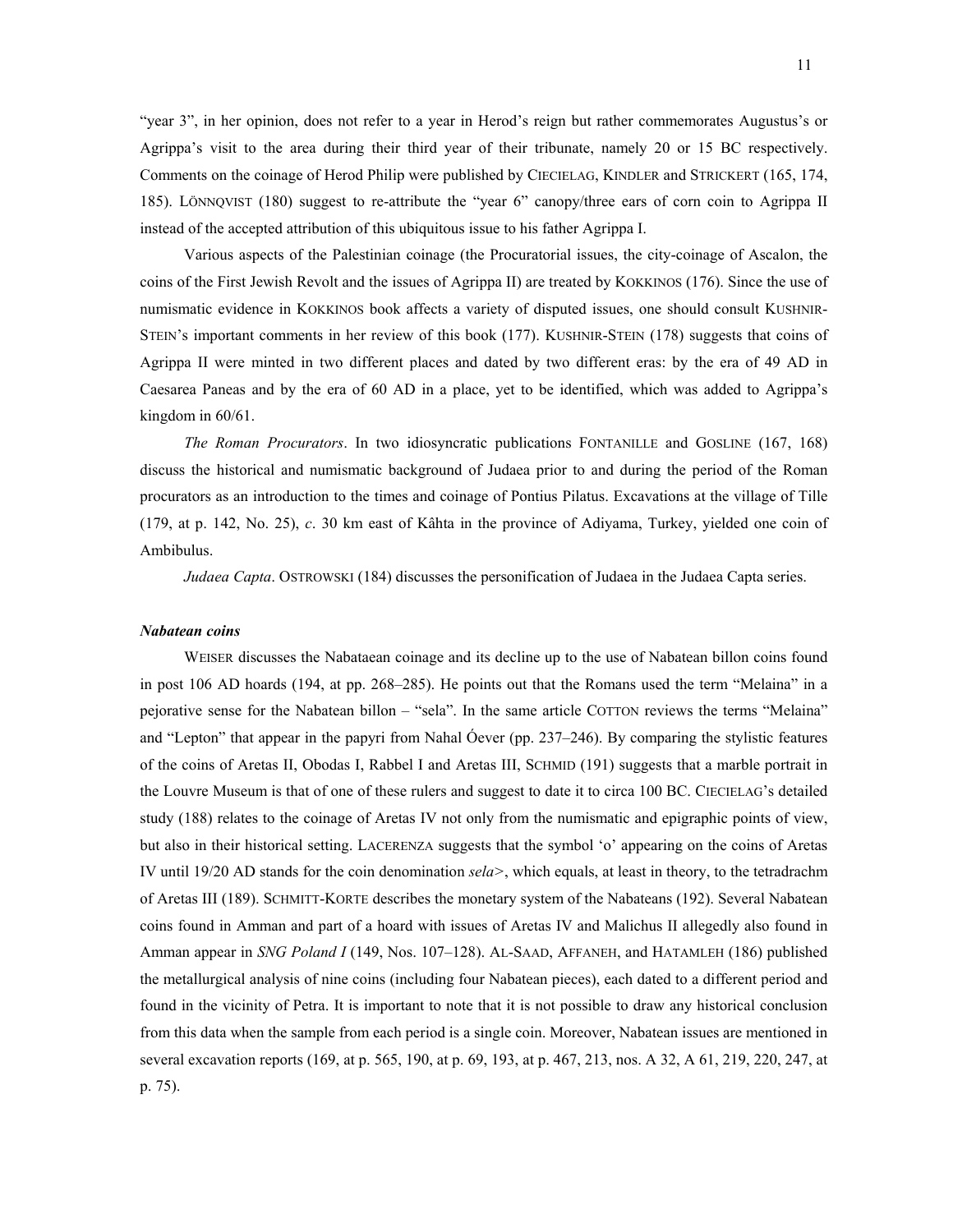#### **Numismatic Evidence from Excavations**

#### *Haim Gitler*

References to the Persian period issues retrieved from controlled excavations have been incorporated to the chapter *Phoenicia and Palestine in the Persian Period* (1, 2, 4, 5, 13, 18, 33, 36, 37, 40, 41, 47, 48, 57, 58, 62, 65, 82, 83, 87, 93, 99).

 *Ras Ibn Hani*. AUGÉ (206) published a preliminary report on the five hundred Hellenistic coins from the excavations at Ras Ibn Hani near Latakia.

*Korazim*. Around 65 Sidetan bronze coins dating to circa 200 BC have been found in excavations throughout Israel. Ariel suggests that the common finding of these coins may be explained in relation to the recruitment of mercenaries from Side for the Seleucid army that was involved in military activities in Judea (202, at pp. 35\*, 47\*).

 *Yodefat*. A preliminary report on the coins found at Yodefat (Iotapata) was published by ADAN-BAYEWITZ and AVIAM (195, at pp. 158–159). This site yielded mainly Ptolemaic through Roman Provincial issues from Phoenicia and Palestine. Noteworthy is a Roman Republican denarius of T. Carisius.

*Óurfeish*. The coins found near the skulls in three burial caves of the Roman period at Óurfeish (199), indicate that the pagan costume of payment to Charon was practiced in Western Galilee.

*Underwater Survey off the Haifa shore*. A hoard of Ptolemaic tetradrachms discovered in early 1994 (37, at p. 17\*) off the coast of Israel along the Carmel mountain range is currently under study (203). Approximately 40 kilograms of coins were found, primarily in one 23 kilogram mass. Of the remaining individual coins over 1700 were cleaned. All are late Ptolemaic tetradrachms. All bear ΠΑ in the right field of the reverse, but they are considered to have been minted in Alexandria. The latest coin apparently dates to 72/71 BC. This is the largest hoard by far of Ptolemaic tetradrachms found in Israel. Most interestingly, the hoard dates to a time when Ptolemaic coins are rarely found on the mainland. Two groups of Roman denarii (one from the reign of Hadrian) were also reported to have been found at the same area.

*>Atlit*. One hundred and fifty eight pre-Islamic coins from the Persian, Hellenistic, Roman and Byzantine periods were found at >Atlit (65).

*Óorbat >Eleq*. Excavations at Óorbat >Eleq (4) yielded 223 coins. Noteworthy to mention are a posthumous Alexander 'shield/helmet' bronze (Price 2702), a tetradrachm of Philip III Arhidaeus, an issue of Side and a Roman Republican *Aes* (several coins from this excavation are mentioned above in the Persian period section).

 *Migdal*. Several Roman provincial issues were found at Migdal and published by SYON (254).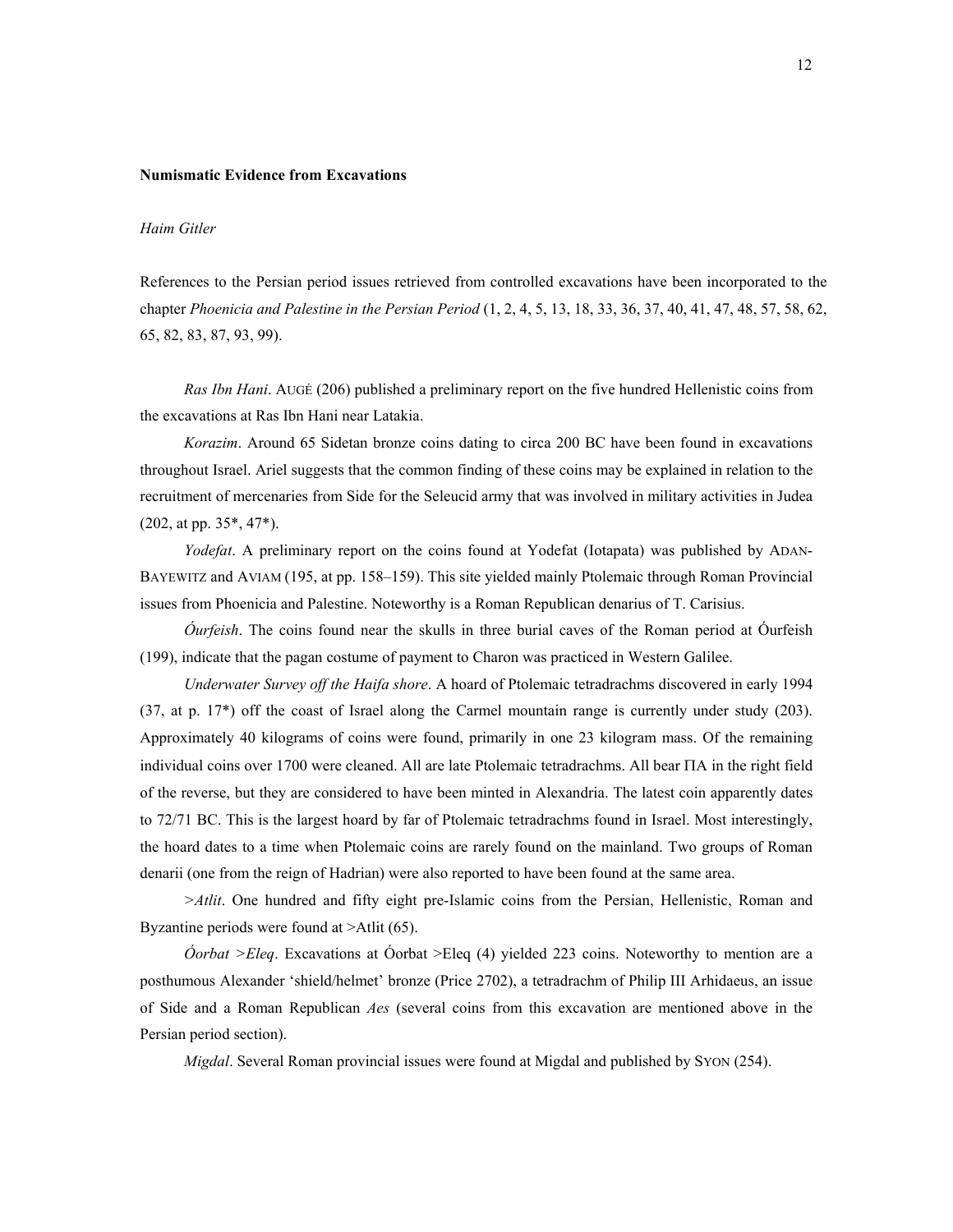*Pella*. SHEEDY, CARSON and WALMSLEY (252) published the numismatic finds from several seasons of the University of Sydney excavations at Pella in Jordan. The volume contains a catalogue and associated commentaries for 1106 coins dating from the Hellenistic period to the Mamluk era. The volume also includes a short introduction to the site and concordances of mints, hoards, find spots and registration numbers.

 *Bethsaida*. Two hundred and twenty coins were reported at the excavations of Bethsaida (50). Relevant to this survey are those coins from the Persian period up to the third century AD. The dominant mint from the Hellenistic period is that of Tyre, as could be expected. Later excavations at this site revealed two posthumous tetradrachms of Alexander the Great (198, at p. 246).

*Bet She<an and Tel IΩ†abba*. A preliminary report of the coins found at Bet She<an and nearby Tel Iنabba was prepared by Berman (209). The excavations at Bet She<an yielded 10,410 coins from the second half of the first century BC up to the Mamluk period. At Tel I $\Omega$ †abba 1346 coins were found. A high proportion of the latter are Hellenistic.

 *Gerasa*. A detailed report on the numismatic finds from recent excavations at Gerasa was published by MAROT (245). This valuable publication is an important addition to the understanding of the monetary circulation in Provincia Arabia. A hoard of 155 pieces, wrapped in a linen bag, was found in the Temple of Zeus at Gerasa (205). The hoard consist of 36 Roman Imperial issues, 107 bronzes of the Gerasan mint and 12 Provincial coins issued in cities of the region. The important coins in this hoard are issues of Julia Domna, two Eastern denarii and six bronzes of a previously unrecorded type from the mint of Gerasa (the six pieces were struck from the same reverse die and from two obverse dies).

*Mt. Gerizim.* A short reference is made by Magen (58, at pp. 114–115) to the approximately 13,000 coins found during 18 years of excavation at this site in Samaria. Out of this total less than half have so far been identified. About 3500 are Seleucid issues from Seleucus II to Antiochus VIII including a hoard of 129 tetradrachms struck at Tyre during the period of 136–125 BC. Also included in the finds were 257 coins of autonomous Akko-Ptolemais and 546 Hasmonean issues.

*Ioppe*. MEIR (60) outlines the 677 coins found at the excavations of Ioppe [Jaffa] along with an historical setting for each of the periods (fourth century BC up to the Ottoman period). Noteworthy to mention are twenty four Sidonian issues of the fourth century BC and eleven coins of Alexander the Great. This excavation yielded three Nabatean issues.

*Óorbat Óermeshit*. Several coins from the Hasmonean period and up to the Jewish War were found at Óorbat Óermeshit (200).

*Jerusalem*. GITLER's study (232) compares the percentages of specific groups of coins from eight sites in Jerusalem and the coins from Masada with the overall percentage of the same groups of coins from the main excavations in Jerusalem. Each of the chosen excavations have yielded a significant number of coins for the period from the third century BC to the Moslem conquest in 640 AD. The statistic breakdown of the coins by site and period shows that their distribution in most sites for most periods are similar. The divergences, where they exist, probably point to historical fluctuations of occupation within Jerusalem.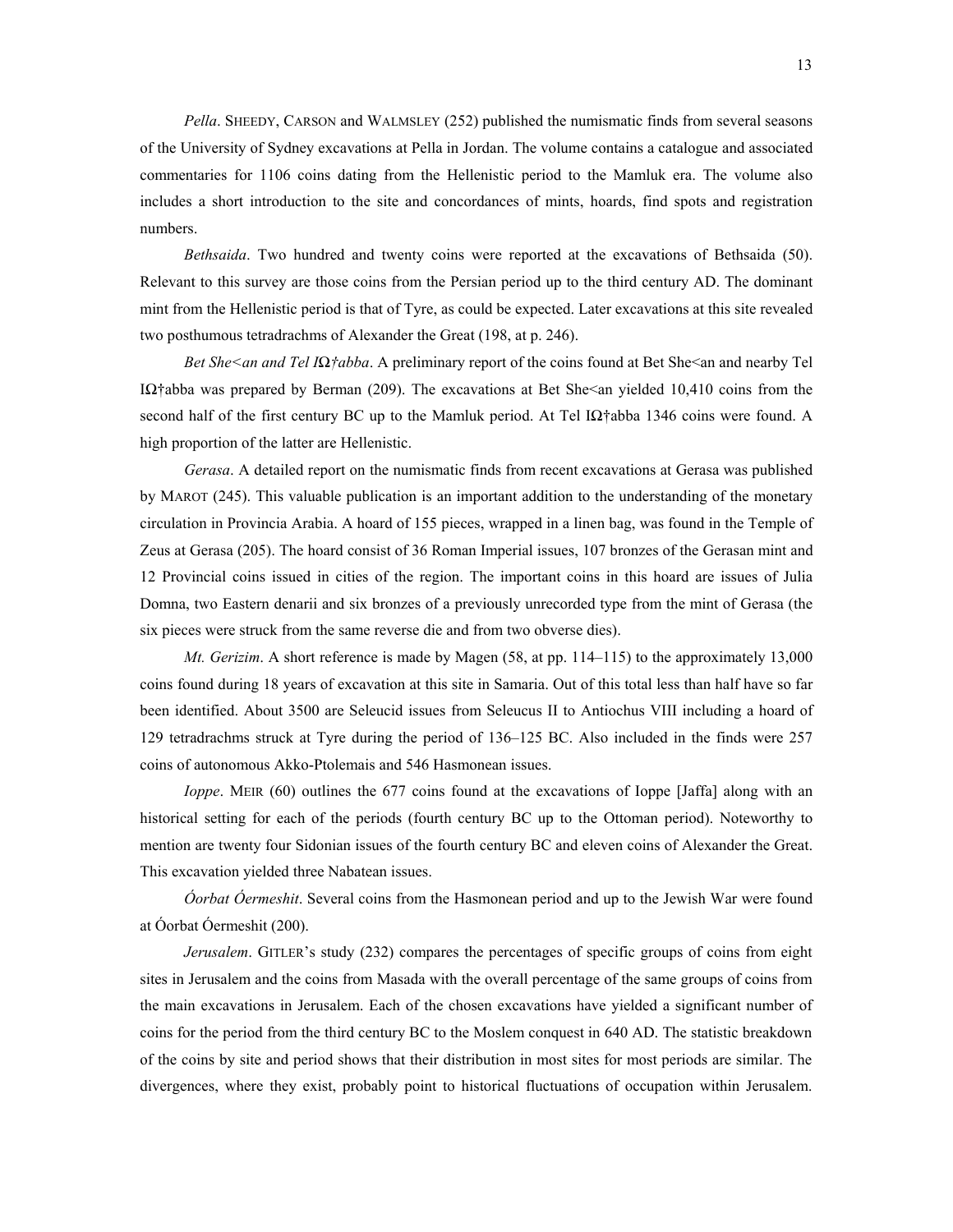This publication also includes a catalogue of the 577 coins found in areas A, X2 and W of the Jewish Quarter. The data from these three areas is compared with the percentage of the total of coins from the excavations of the Jewish Quarter as a whole. This permits certain conclusions regarding the reliability of a partial numismatic data from a given excavation. The two volumes by KLONER (240, 241) presenting the recent archaeological surveys carried out in Jerusalem include mention of all published coins from various sites. Other excavations in Jerusalem were carried out in the Akeldama Tombs (211); the Lutheran Church of the Redeemer, Muristan (216); Robinson's arch (250) and Tell el-Ful (208, at p. 63\*) were a hoard of 7 bronze coins of Nero was found.

*Khirbet ˇabaliya*. The excavation of Khirbet ˇabaliya [Giv>at Hama†os] yielded 35 coins (214). Most of the coins were minted in Jerusalem during a short period of time that ended with the Jewish War. Interestingly, three coins of Alexander Jannaeus were found together with coins of Agrippa I, Valerius Gratus and Pontius Pilatus. This is not surprising since Jannaeus's coins seemed to have remained in circulation until the first half of the first century AD as is evident from the archeological context of this excavation.

*The Judean Desert*. The nine coins found in the Cave of the Warrior, all from the reign of Mattathias Antigonus, reinforce ARIEL'S (201) contention that the people occupying this cave were not simply fleeing the battles of 40 and 37 BC but, rather, were organized supporters of Antigonus. ARIEL's article also includes a discussion on the distribution of Antigonus's coins throughout excavations in Israel.

Qumran and Ein el-Ghuweir. MAGNESS (243, at pp. 40–43) believes that the character and composition of the Tyrian tetradrachm hoard found at Qumran are best understood in connection with the sect's interpretation of the Temple tax as a onetime payment made when a man reached adulthood. However, she doesn't rule out the possibility that it represented the collected wealth of the community without relation to the Temple tax. She uses the numismatic evidence to suggest alternative datings for the settlements of Qumran and Ein el-Ghuweir (244). A more skeptical view regarding the numismatic evidence from the socalled Essene settlements on the Dead Sea is given by CIECIELAG (217, 218). He stresses that the disappearance of some of the coins and the lack of precise description of the numismatic finds makes it impossible to confirm or verify R. de Vaux's chronology of Qumran and Ain Feshkha. Coins dating from the Hasmonean period until the Jewish War including two Tyrian half shekels were recently found at the residential caves at Qumran (215). *>Aïn Ez-Zâra/Callirrhoé*. Twenty one coins dating from the reign of Alexander Jannaeus to the Jewish War, including two issues of Aretas IV, were found at the excavations of **>**Aïn Ez-Zâra/Callirrhoé located on the northeastern shore of the Dead Sea (219). Four coins of Hyrcanus I, Herod Archelaus and Agrippa I were found at the Jewish Cemetery in Jericho (234).

*Masada*. A new appraisal of the numismatic material found at Masada was published by MORAWIECKI (247).

*>En Boqeq*. The excavations at **>**En Boqeq stratum II, phase I (237), yielded an unusual closely dated group of first century coinage (18/19–54/55 AD), and identified the site as an administrative center in existence in the first half of the first century AD.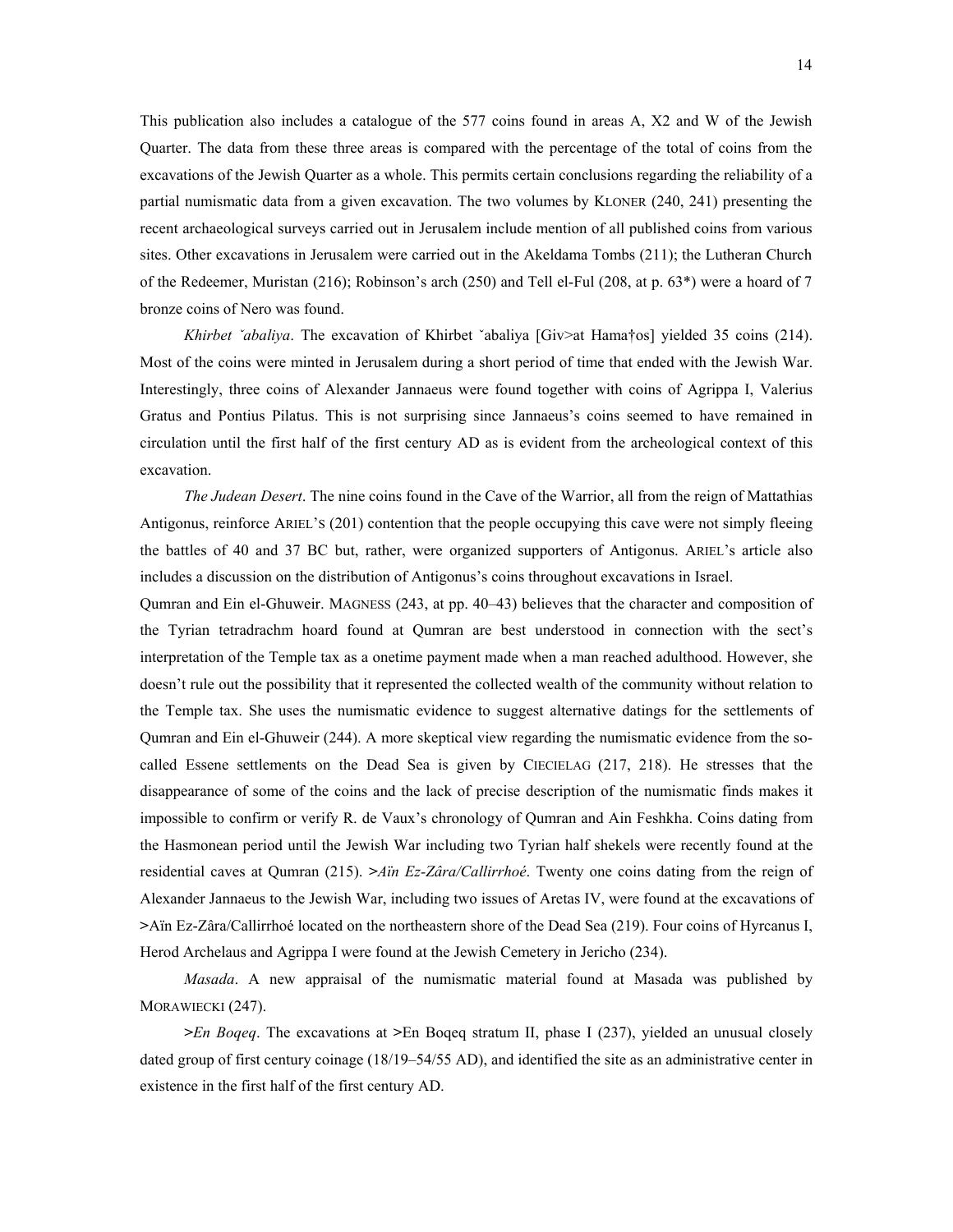*Ascalon*. A hoard of forty-six bronze coins and one diobol dated from 412–404 until *c*. 100 BC was found at the excavations of Ascalon. Their places of origin can perhaps offer a suggestion as to how these coins came to be collected. Teos, Samos, Kos, Knidos, Rhodes, Lycia (Xanthus Valley, with Patara as its sea port), Side, Paphos, Antioch (Seleucia) and Tyre are all located along a known, natural and logical seafaring route and in all of them remnants of ancient harbours can be traced. Thus GITLER and KAHANOV (233) suggest that this hoard may have been gathered by a sailor during the voyage (or voyages) of a merchantman. If this were indeed the case it would seem that all these issues were in circulation at the time in the places concerned. This would imply that in *c*. 100 BC, in the cities and islands of the Western coast of Asia Minor, the coins in circulation dated between the late fourth century and the beginning of the first century BC. This temporal dispersion seems rather unusual and, of course, further evidence is needed in order either to confirm such simultaneous circulation or to suggest an alternative explanation for the composition of this hoard.

 *Susya*. The numismatic evidence from Susya (251, at pp. 33–37) shows that before a large settlement developed there in the third century AD, two agricultural farmsteads existed at this site. Worth mentioning is the finding of a second year shekel of the Jewish War.

*Óorbat <sub>d</sub>uit*. The excavations at Óorbat alit (213) yielded 158 coins spanning from the mid-first century AD to the end of the Bar-Kokhba Revolt. The finds include 76 isolated bronzes, a hoard of 60 Roman Imperial and Provincial silver coins (from Nero to Hadrian) and a homogenous hoard of 22 Bar-Kokhba bronzes. Three exemplars of the largest bronze denomination found in this hoard are a significant find since it is the first time such coins are found in a controlled archeological excavation. According to BIJOVSKY No. B2 which is die linked with a piece at the British Museum (*BMC Palestine*, p. 303, No. 9) proves that although a number of scholars considered that coin a forgery it is now clear that it is authentic. The general picture that emerges from the entire numismatic assemblage resembles many other finds from the same period and well represent the currency in circulation during the Bar-Kokhba Revolt.

*Petra*. Forty one Nabatean coins were found at the Petra - Ez Zantur I excavations (249). However, the most important numismatic evidence from this site are several Late Roman hoards which include coins dated up to 363 AD, the year in which Petra was destroyed by an earthquake. The skeletons of a woman and a child were found in a room, apparently killed by stones and masonry during the earthquake of 363 AD. The woman had a small purse with 65 Æ coins, ending with SPES REI PVBLICE bronzes (358–361 AD). The contents of this purse correspond exactly to that of two other Æ hoards, which were found during the excavation: all represent the circulation pool at Petra in 363. Thirty one Nabatean issues were discovered at the excavations of the Byzantine church (210, 253) and three additional ones are mentioned by BARRETT (187, at p. 318).

 *Issues of Alexander the Great and Philip III Arrhidaeus*. Newly retrieved Alexander issues (lifetime and posthumous) were found at *Jericho* (229, at p. 11); *Har Adar*, west of Jerusalem (41); *>En Óofez* (196); *Bethsaida* (198); *Ioppe* [Jaffa] (60); *Yoqne>am* (62); and *Óorbat >Eleq* (4).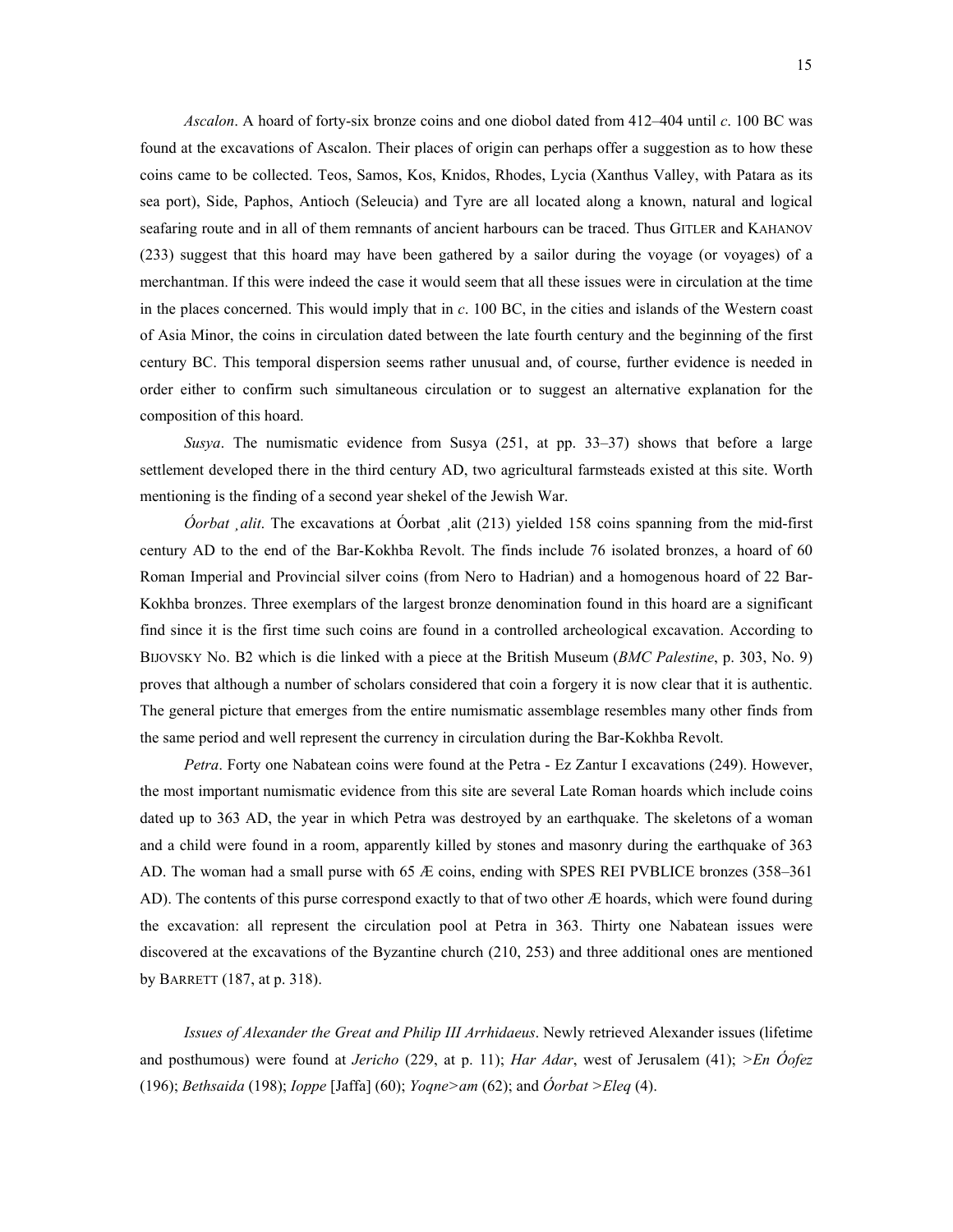Posthumous Alexander 'shield/helmet' bronzes, [especially: Price 2072, 2702, 2806, 3158–3162], have been found at numerous sites in Israel and appear in some recent excavation reports (4, p. 378, No. 7; 236). An important discussion about this group as well as the Macedonian shield in general appears in LIAMPI  $(144)$ .

 *Late Ptolemaic Bronzes*. Late Ptolemaic bronze issues of a particular type have been discovered at various Palestinian sites. GITLER and KUSHNIR-STEIN (231) suggest that these coins must have been brought from Cyprus to Palestine in 103 BC by the army of Ptolemy IX Lathyrus.

 *Republican issues*. Only thirteen Republican issues have been found in controlled excavations in Israel including the finds from Yodefat [Iotapata] (195) and Óorbat >Eleq (4) and others (Personal communication N. Ahipaz).

 *Severan denarii*. Noteworthy to mention from the Excavations at Tell Nimrin in Jordan (246) is a Roman denarius of Septimius Severus. This, as well as two denarii of Julia Domna recently found at Gerasa (205) are significant finds since only eight Severan denarii have been recorded from excavations in Israel.

*The Bar Kokhba Revolt.* Several hoards of Roman Imperial and Provincial bronze, silver and gold issues have been related to the events of the Bar Kokhba revolt. The excavations at *Bad-<Issah (Kiryat Sefer)* revealed a jug containing 143 Roman denarii from the time of Nero to Hadrian and an unusual find two aureii of Vespasian and Trajan (242, at p. 31). ERLICH and DAMATI (221) published a hoard of 16 denarii from the reigns of Trajan and Hadrian found at *>Araq en-Na>saneh* in Wadi Ed-Daliyeh [Hebrew version of an article which appeared in *INJ* 5 (1981)] and ESHEL and ZISSU (227) describe twenty six Roman Imperial and Provincial bronze and silver issues found at the *'Cave of the Sandal' West of Jericho*. Five out of six countermarked bronzes have a countermark of the legio X Fretensis showing that such coins were apparently still in use in 132–135 AD.

 *The Geographical Distribution of Bar Kokhba Coins*. ZISSU and ESHEL (255) made a new study on the geographical distribution of Bar Kokhba coins retrieved from controlled archaeological excavations in Israel, revising a survey published by Barag in 1980 (see also 197). Their publication, which cites a total of 929 coins from 29 sites reveals that the territory controlled by the rebels was much more extensive than previously thought. The coins from several of these sites were recently published by KINDLER (239), ZISSU, GANOR and FARHI (256); ESHEL (222, at 89–90, 223, 224) and JANAI (235). As more Bar Kokhba coins continue to be identified from current excavations it is likely that this distribution will be further revised.

 *The date of the founding of Aelia Capitolina*. Sixteen coins including Roman denarii, Bar Kokhba Revolt bronzes and three Provincial issues of Gaza (133/4 AD) and Aelia Capitolina (foundation type and the issue with Sabina) were found at refuge caves in Na˙al Mikhmash and Wadi Suweinit (228, 230, at pp. 98–103). This unique coin assemblage proves, as stated by Cassius Dio, that Aelia Capitolina was founded in 130 AD and that its erection over the ruins of Jerusalem was one of the reasons for the outbreak of the Bar Kokhba Revolt (see also 225 and 226).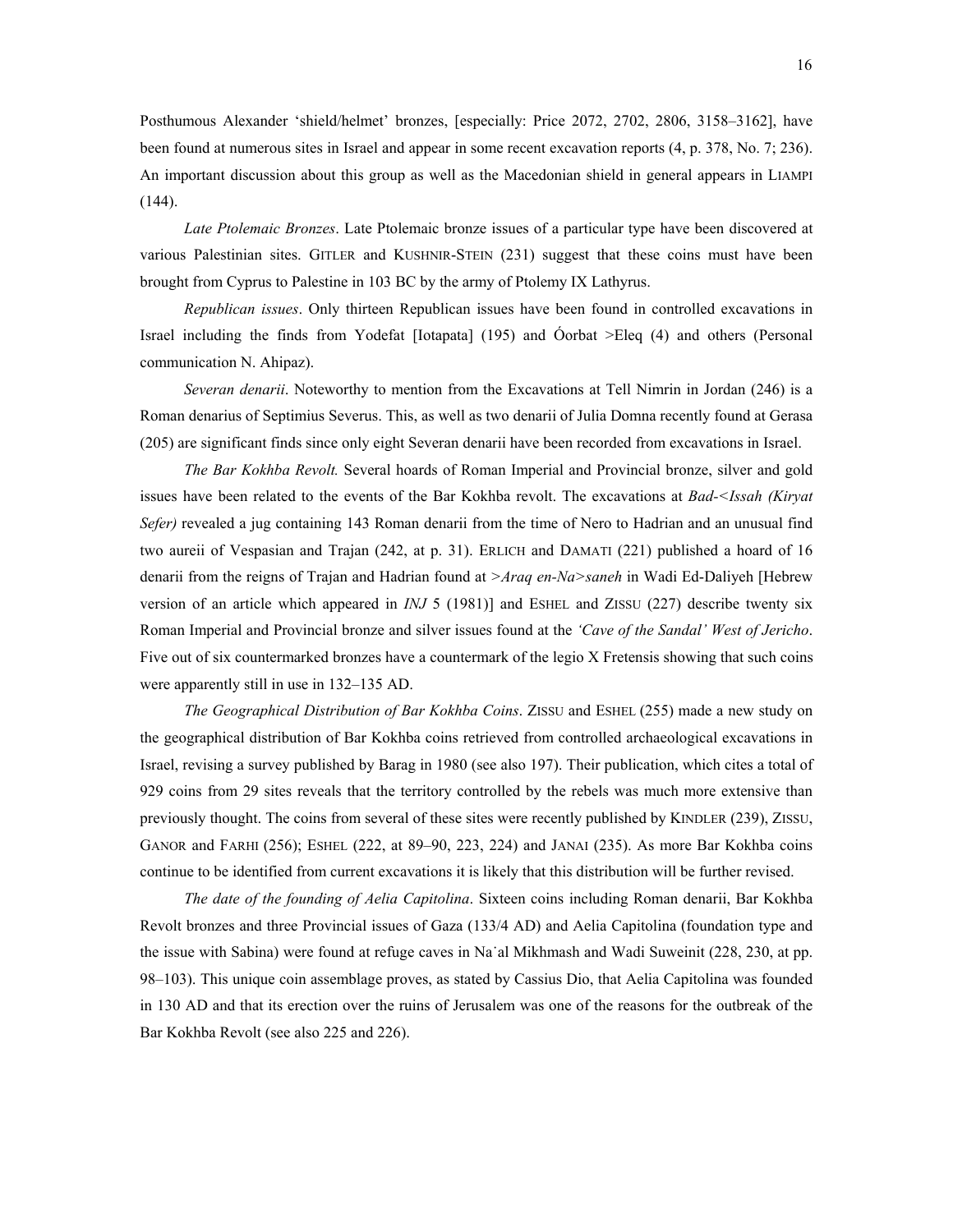*Egypt and the Near East*. Presented in NOESKE's monumental work (248) are coin finds from many excavation sites in Egypt and the Near East, the historical evaluation of which is not easy because of the different numbers of coins and because of the very different find circumstances. This study attempts, starting from the coin finds of the Egyptian pilgrimage center Abu Mina, to identify patterns of coin circulation and coin loss by scrutinizing coin hoards an site finds from the time of Constantinus I up to the loss of Egypt and Syria to the Islamic Arabians during the reign of Heraclius. On the basis of more than 150 coin complexes comprising more than 100,000 coins which are given in detailed coin lists the author establishes regional circulation patterns as a background for a historical interpretation of the source material.

*Varia*. Scholars (212, at p. 80 and n. 1; 204, at p. 284, n. 103; 238, at p. 220) have noticed that in several hoards of the fifth-sixth centuries, bronzes that predate the general time span of the hoard by a number of centuries, have been found.

# **BIBLIOGRAPHY**

# **Phoenicia and Palestine in the Persian Period**

- 1. AL-MAQDISSI, M., Chronique des activités archéologiques en Syrie (II), Tell Sian¥, *Syria* 72 (1995), pp. 159–266.
- 2. AUBERT, C., Bey 002. Rapport préliminaire, *BAAL* 1 (1996), pp. 68, 81–82.
- 3. BARAG, D., The Coinage of Yehud and the Ptolemies, *INJ* 13 (1994–1999), pp. 27–38.
- 4. BARKAY, R., The Coins of Óorvat >Eleq, in HIRSCHFELD, Y., *Ramat Hanadiv Excavations*, (Jerusalem, 2000), pp. 377–419.
- 5. BERMAN, A., Numismatic Material from The Citadel, in SELIGMAN, J., Bet She<an, The Citadel, *Excavations and Surveys in Israel* 15 (1996), p. 47.
- 6. BLUM, E., Der 'Schiqquz Schomem' und die Jehud-Drachme BMC Palestine S. 181, Nr. 29, *BN* 90 (1997), pp. 13–27.
- 7. BODZEK, J., The Victorious Cavalryman of Samaria, *Wiadomo∞ci Numiszmatyczne* 43 (1999), z. 1– 2 (167–168), pp. 21–30. [Polish with English abstract on p. 30].
- 8. BODZEK, J., Cavalier vainqueur de Samarie. Remarques sur l'iconographie des monnaies de Samarie, *Polish Journal of Biblical Research* I/1 (2000), pp. 109–116.
- 9. BODZEK, J., A Lycian Prototype for the Coin of Samaria?, in *Les civilisations du bassin méditerranéen*, Hommages à Joachim Sliwa, [eds. CIAKOWICZ, K. M., OSTROWSKI, J. A.], (Kraków, 2000), pp. 331–340.
- 10. BONATZ, D., KÜHNE, H., MAHMOUD, A., *Rivers and Steppes. Cultural Heritage and Environment of the Syrian Jezireh*, (Damascus, 1998).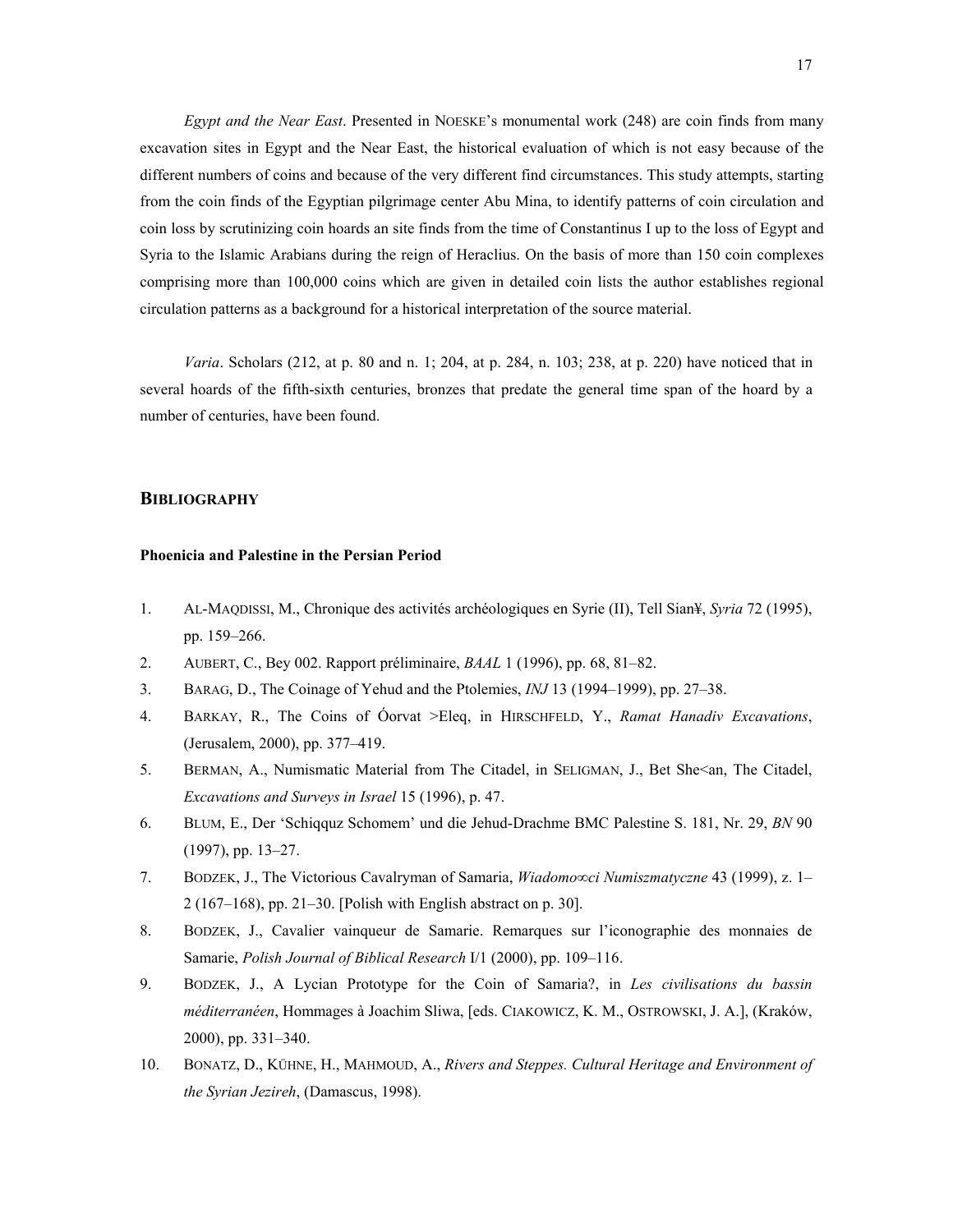- 11. BORDREUIL, P., Une nouvelle monnaie babylonienne de Mazday, in *Collectanea orientalia. Histoire, arts de l'espace et industrie de la terre, études offertes à A. Spycket*, [eds. GASCHE, H., HROUDA, B.], (Neuchâtel, 1996), pp. 27–30.
- 12. BORDREUIL, P., La fin de la carrière du satrape Mazday d'après une monnaie araméenne, *Comptes rendus de l'Académie des Inscriptions et Belles Lettres*, (Paris, 1998), pp. 219–227.
- 13. BOUZEK, J., Bey 069. Sondage A, *BAAL* 1 (1996), p. 146.
- 14. BRIANT, P., Bulletin d'histoire achéménide I, *Topoi Supplément* 1 (1997), pp. 5–127.
- 15. BRIANT, P., Numismatique, frappes monétaires et histoire en Asie Mineure Achéménide (quelques remarques de conclusion), in *Mécanismes et innovations monétaires dans l'Anatolie achéménide, Numismatique et histoire, Actes de la Table Ronde Internationale d'Istanbul, 22–23 mai 1997*, [ed. CASABONNE, O.], Varia Anatolica 12 (Paris, 2000), pp. 265–274.
- 16. BRIANT, P., *Bulletin d'histoire achéménide II, 1997–2000*, (Paris, 2001).
- 17. BRINDLEY, J. C., Enigmatic Fourth Century B.C. Coin Issues from the Levant, *The Numismatic Circular*, Volume CV, No. 3 (April 1997), pp. 78–79.
- 18. BUTCHER, K. E. T., Bey 006. The Coins Preliminary Report, *BAAL* 1 (1996), pp. 207–211.
- 19. DEUTSCH, R., Five Unrecorded 'Yehud' Silver Coins, *INJ* 13 (1994–1999), pp. 25–26.
- 20. DEUTSCH, R., HELTZER, M., Numismatic Evidence from the Persian Period from the Sharon Plain, *Transeuphratène* 13 (1997), pp. 17–20.
- 21. ELAYI, J., Un dromadaire sur une galère aradienne!, *Annotazioni Numismatiche* 44 (2002).
- 22. ELAYI, J., ELAYI, A. G., Nouveaux trésors de monnaies phéniciennes (*CH VIII*), *Transeuphratène* 11 (1996), pp. 95–114.
- 23. ELAYI, J., ELAYI, A. G., La dernière série tyrienne en bronze aux types civiques, *QTicNumAntClas*  27 (1998), pp. 129–139.
- 24. ELAYI, J., ELAYI, A. G., Quelques particularités de la culture matérielle d'Arwad au Fer III/Perse, *Transeuphratène* 18 (1999), pp. 9–27.
- 25. ELAYI, J., ELAYI, A. G., Nouveau trésor de monnaies aradiennes, athéniennes et/ou pseudoathéniennes, *Transeuphratène* 18 (1999), pp. 75–84.
- 26. ELAYI, J., ELAYI, A. G., Suplemento al corpus de tesoros de monedas fenicias, in *Actas del IV Congresso Internacional de Estudios Fenicios y Púnicos, Cadiz, 2–6 Octobre 1995*, [eds. AUBET, M.-E., BARTHÉLEMY, M.], (Cadix, 2000), pp. 483–486.
- 27. ELAYI, J., ELAYI, A. G., La divinité marine des monnaies préalexandrines d'Arwad, *Transeuphratène* 21 (2001), pp. 133–148.
- 28. ELAYI, J., ELAYI, A. G., Ba>al Arwad, *ACFP* V, (Palermo, forthcoming).
- 29. ELAYI, J., LEMAIRE, A., *Graffiti et contremarques ouest-sémitiques sur les monnaies grecques et proche-orientales*, *Glaux* 13 (Milan, 1998).
- 30. ELAYI, J., LEMAIRE, A., Numismatique, *Transeuphratène* 17 (1999), pp. 117–153.
- 31. ELAYI, J., LEMAIRE, A., Numismatique, *Transeuphratène* 24 (2002).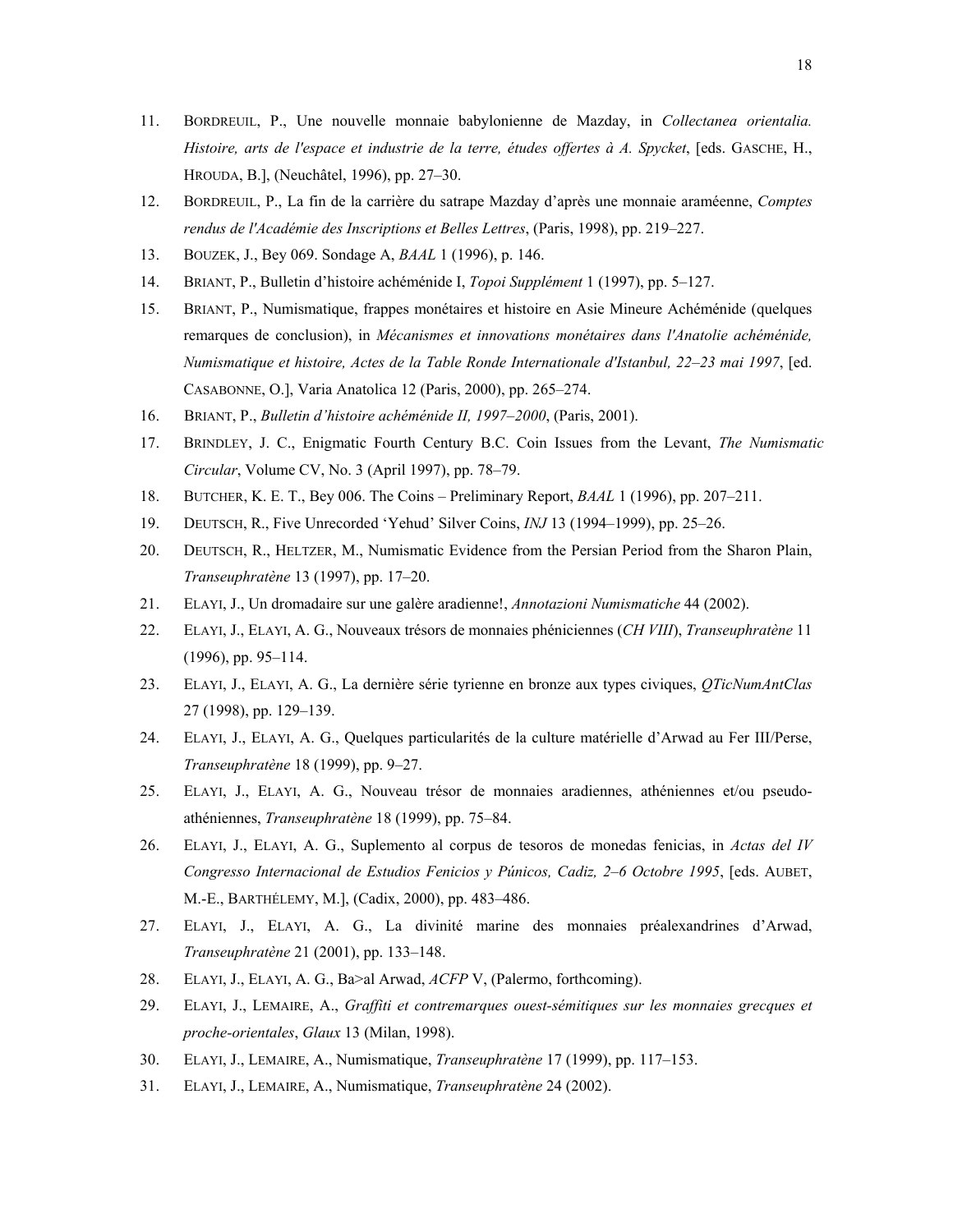- 32. ELAYI, J., SAPIN, J., *Quinze ans de recherche (1985–2000) sur la Transeuphratène à l'époque perse*, (Paris, 2000).
- 33. ELAYI, J., SAYEGH, H., *Un quartier du port phénicien de Beyrouth au Fer III/Perse. Archéologie et histoire*, (Paris, 2000), pp. 318–320, 334–335.
- 34. EPH>AL, I., Changes in Palestine during the Persian Period in Light of Epigraphic Sources*, Israel Exploration Journal* 48 (1998), pp. 106–119.
- 35. ESHEL, H., The Rulers of Samaria during the Fifth and Fourth Centuries BCE, *Eretz-Israel* 26 (1999), pp. 8–12. [Hebrew with English abstract on p. 226\*].
- 36. FINKBEINER, U., SADER, H., Bey 020. Preliminary Report of the Excavations 1995, *BAAL* 2 (1997), p. 150.
- 37. GALILI, E., SHARVIT, Y., Haifa, Underwater Surveys, *Óadashot Arkheologiyot Excavations and Surveys in Israel* 110 (1999), pp. 15\*–20\*.
- 38. GERSON, S. N., Fractional Coins of Judea and Samaria in the Fourth Century BCE, *Near Eastern Archaeology* 64, No. 3 (2001), pp. 106–121.
- 39. GIROUD, P., Gaza à l'époque perse, in *Gaza méditerranéenne. Histoire et archéologie en Palestine*, [ed. HUMBERT, J.-B.], (Paris, 2000), pp. 40–46.
- 40. GITLER, H., New Fourth-Century BC Coins from Ascalon, *NC* 156 (1996) pp. 1–9.
- 41. GITLER, H., The coins from Har Adar, *>Atiqot* 32 (1997), pp. 80–81. [Hebrew with English abstract on p. 40\*].
- 42. GITLER, H., A Unique "Philisto-Arabian" Coin of Ashdod from the Fourth Century BCE, *Israel Museum Journal* 17 (1999), pp. 62–63.
- 43. GITLER, H., Achaemenid Motifs in the Coinage of Ashdod, Ascalon and Gaza from the Fourth Century BC, *Transeuphratène* 20 (2000), pp. 73–87.
- 44. GOLDMANN, Z., The Sign of the Lily. Its Source, Significance and History in Antiquity, *Shnaton: An Annual for Biblical and Ancient Near Eastern Studies* 11 (1997), pp. 197–221. [Hebrew].
- 45. GOLDMANN, Z., The Sign of the Lily: Its Source, Significance and History in Antiquity. Part 2. *Shnaton: An Annual for Biblical and Ancient Near Eastern Studies* 12 (2000), pp. 105–143. [Hebrew].
- 46. GORNY, D., *Giessener Münzhandlung, München*, Sale 101, March 6, 2000.
- 47. GORZALCZANY, A., RAND, Y., Tel Michal, *Óadashot Arkheologiyot Excavations and Surveys in Israel* 109 (1999), pp. 49\*–50\*.
- 48. HERR, L. G., *et al*., Madaba Plains Project Tall al->Umayri, 1998, *Andrews University Seminary Studies* 38 (2000), pp. 29–44.
- 49. HUTH, M., QEDAR, S., A Coin from North Arabia with an Aramaic Inscription and Related Coins of the Incense Road, *NC* 159 (1999), pp. 295–298.
- 50. KINDLER, A., The Coin Finds at the Excavations of Bethsaida, in *Bethsaida: A City by the North Shore of the Sea of Galilee*, [eds. ARAV, R., FREUND, R. A.], (Kirksville, 1999), pp. 250–268.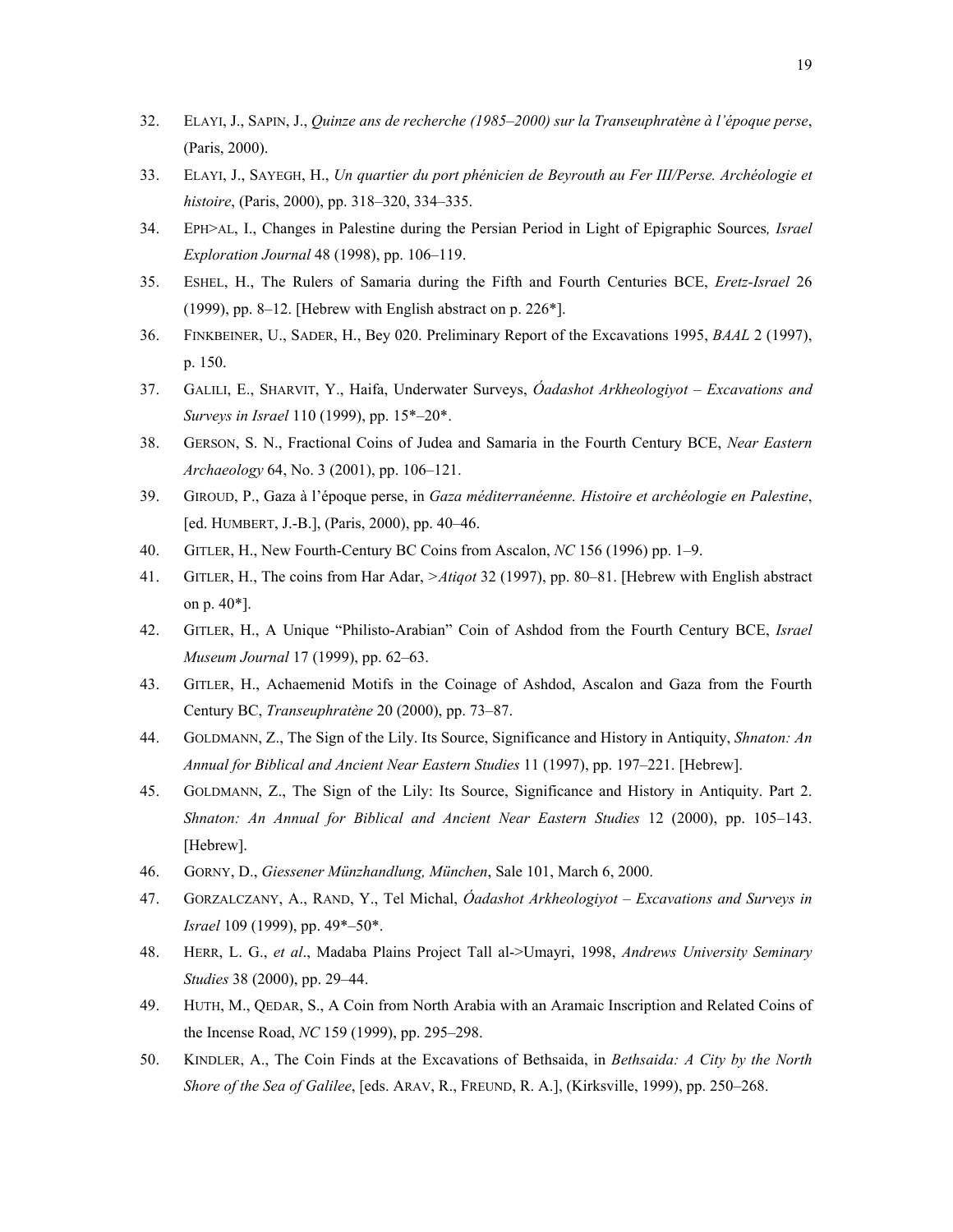- 51. KINDLER, A., The Tel Malot Hoard, in *Judea and Samaria Research Studies* 9 (2000), [ed. ESHEL, Y.], pp. 219–225. [Hebrew with English abstract on pp. XXI-XXII].
- 52. LE RIDER, G., Le monnayage perse en Cilicie du IVe siècle, *QTicNumAntClas* 26 (1997), pp. 151– 167.
- 53. LE RIDER, G., *Comptes rendus de l'Académie des Inscriptions et Belles Lettres*, (Paris, 1998), pp. 228–229.
- 54. LEITH, M. J. W., Seals and Coins in Persian Period Samaria, in [eds. SCHIFFMANN, L. H., TOV, E., VANDERKAM, J. C.], *The Dead Sea Scrolls Fifty Years after their Discovery. Proceedings of the Jerusalem Congress, July 20-25, 1997* (2000, Leiden-Boston-Köln), pp. 691-707.
- 55. LEMAIRE, A., MBGY/Menbigî, monétaire de Transeuphratène avant Alexandre?, in *Travaux de numismatique grecque offerts à Georges Le Rider*, [eds. AMANDRY, M., HURTER, S.], (London, 1999), pp. 215–219.
- 56. LEMAIRE, A., Remarques sur certaines légendes monétaires ciliciennes ( $V^e$ -IV $^e$  s. av. J.-C.), in *Mécanismes et innovations monétaires dans l'Anatolie achéménide, Numismatique et histoire, Actes de la Table Ronde Internationale d'Istanbul, 22–23 mai 1997*, [ed. CASABONNE, O.], Varia Anatolica 12 (Paris, 2000), pp. 129–141.
- 57. MAGEN, Y., DADON, M., Nebi Samwil (Shmuel Hanavi Har Hasimha), *Qadmoniot* 118 (1999), pp. 62–77. [Hebrew].
- 58. MAGEN, Y., Mt. Gerizim A Temple City, *Qadmoniot* 120 (2000), pp. 74–118. [Hebrew].
- 59. MEADOWS, A., WARTENBERG, U., [eds.], Part 2. Asia Minor, the Levant and the East, in *Coin Hoards Volume IX, Greek Hoards*, Royal Numismatic Society Special Publication No. 35, (London, 2001/2002), at pp. 35–64.
- 60. MEIR, C., Coins: The historical evidence of the ancient city of Jaffa, in [eds. KLUGE, B., WEISSER, B.], *XII. Internationaler Numismatischer Kongress, Berlin 1997*, Akten I, (Berlin, 2000), pp. 123– 130.
- 61. MESHORER, Y., The Ear of Yahweh on a Yehud Coin, *Eretz-Israel* 25 (1996), [ed. GEVA, H.], pp. 434–437. [Hebrew with English abstract on p. 105\*].
- 62. MESHORER, Y., The Coins, in BEN-TOR, A., AVISSAR, M., PORTUGALI, Y., *Yoqne>am I, The Late Periods,* Qedem Reports 3 (1996), pp. 239–241.
- 63. MESHORER, Y., *Ancient Means of Exchange, Weights and Coins*, (Haifa, 1998).
- 64. MESHORER, Y., QEDAR, S., *Samarian Coinage*, Publications of the Israel Numismatic Society, Numismatic Studies and Researches 10, (Jerusalem, 1999).
- 65. METCALF, D. M., KOOL, R., BERMAN, A., Coins from the Excavations at >Atlit (Pilgrims' Castle and its *Faubourg*), *>Atiqot* 37 (1999), pp. 89\*–164\*.
- 66. MILDENBERG, L., A Note on the Persian Great King Wearing the Jagged Crown, *INJ* 13 (1994–99), pp. 15–24.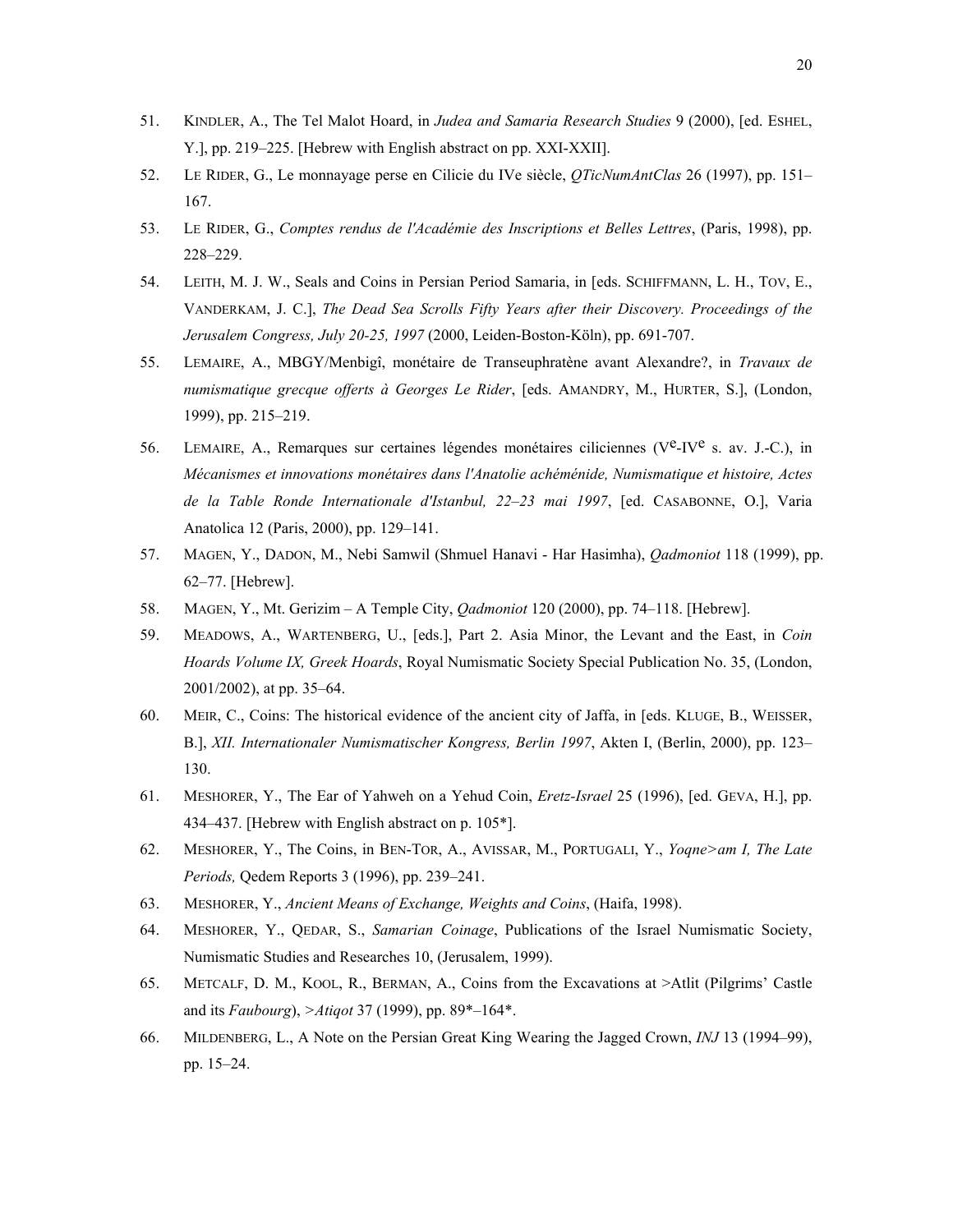- 67. MILDENBERG, L., *yeh¥d und ¡mryn*. Über das Geld der persischen Provinzen Juda und Samaria im 4. Jahrhundert, in *Geschichte - Tradition - Reflexion, Festschrift für M. Hengel*, [eds. CANCIK, H., *et al.*], (Tübingen, 1996), pp. 119–146.
- 68. MILDENBERG, L., Petra on the Frankincense Road? Again, *Aram* 8 (1996), pp. 55–65.
- 69. MILDENBERG, L., On the Imagery of the Philisto-Arabian Coinage A Preview, *Transeuphratène* 13 (1997), pp. 9–16, 235–238.
- 70. MILDENBERG, L., *Vestigia Leonis, Studien zur antiken Numismatik Israels, Palästinas und der östlichen Mittelmeerwelt*, [eds. HÜBNER, U., KNAUF, E. A.], Novum Testamentum et Orbis Antiquus 36 (Fribourg-Göttingen, 1998).
- 71. MILDENBERG, L., Money Supply under Artaxerxes III Ochus, in *Studies in Greek Numismatics in Memory of Martin Jessop Price*, [eds. ASHTON, R., HURTER, S.], (London, 1998), pp. 277–286.
- 72. MILDENBERG, L., Artaxerxes III Ochus (358–338 B.C.). A Note on the Maligned King, *Zeitschrift des Deutschen Palästina-Vereins* 115 (1999), pp. 201–227.
- 73. MILDENBERG, L., A Note on the Coinage of Hierapolis-Bambyce, in *Travaux de numismatique grecque offerts à Georges Le Rider*, [eds. AMANDRY, M., HURTER, S.], (London, 1999), pp. 276– 284.
- 74. MILDENBERG, L., Über die Münzbildnisse in Palästina und Nordwestarabien zur Perserzeit, in *Images as media. Sources for the Cultural History of the Near East and the Eastern Mediterranean (Ist millennium BCE),* [ed. UEHLINGER, C.], Orbis Biblicus et Orientalis 175 (Fribourg-Göttingen, 2000), pp. 375–391.
- 75. MILDENBERG, L., Über das Kleingeld des 4. Jahrhunderts im Perserreich, in *Pour Denyse, Divertissements numismatiques*, [eds. HURTER, S. M., ARNOLD-BIUCCHI, C.], (Bern, 2000), pp. 137–157.
- 76. MILDENBERG, L., On Fractional Silver Issues in Palestine, *Transeuphratène* 20 (2000), pp. 89–100.
- 77. MILDENBERG, L., On the so-called Satrapal Coinage, in *Mécanismes et innovations monétaires dans l'Anatolie achéménide, Numismatique et histoire, Actes de la Table Ronde Internationale d'Istanbul, 22–23 mai 1997*, [ed. CASABONNE, O.], Varia Anatolica 12 (Paris, 2000), pp. 9–20.
- 78. NAVEH, J., Scripts and Inscriptions in Ancient Samaria, *Israel Exploration Journal* 48 (1998), pp. 91–100.
- 79. NICOLET-PIERRE, H., Tétradrachmes athéniens en Transeuphratène, *Transeuphratène* 20 (2000), pp. 107–119.
- 80. NUNN, A., *Der figürliche Motivschatz Phöniziens, Syriens und Transjordaniens vom 6. bis zum 4. Jh. v. Chr.*, Orbis et Biblicus Orientalis, Series Archeologica 18 (Fribourg-Göttingen, 2000).
- 81. NUNN, A., Bilder der Massenmedien in Phönizien, Syrien und Jordanien vom 6. bis zum 4. Jahrhundert v. Chr., in *Images as media. Sources for the cultural history of the Near East and Eastern Mediterranean (First Millennium BCE*), [ed. UEHLINGER, C.], (Fribourg-Göttingen, 2000), pp. 359–374.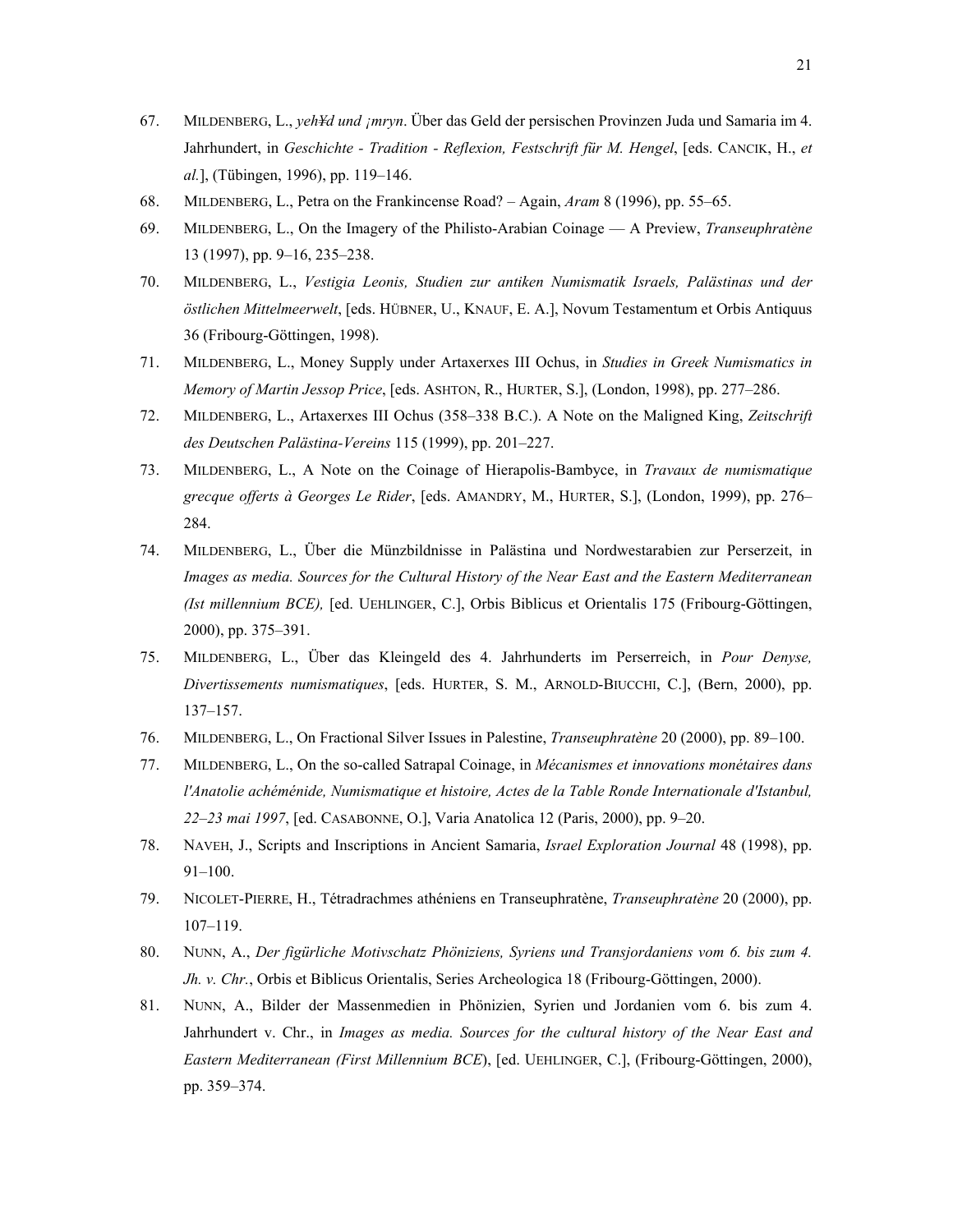- 82. PORAT, L., GAL, Z., Nahariya, *Óadashot Arkheologiyot* 107 (1997), pp. 8\*–10\*. [Hebrew].
- 83. ROLL, I., TAL, O. *Apollonia-Arsuf, Final Report of the Excavations, I. The Persian and Hellenistic Periods*, (Tel Aviv, 1999).
- 84. RONEN, Y., The Weight Standards of the Judean Coinage in the Late Persian and Early Ptolemaic Period, *Near Eastern Archaeology* 61:2 (1998), pp. 122–126.
- 85. SAMUELS, C., RYNEARSON, P., MESHORER, Y., *The Numismatic Legacy of the Jews as Depicted by a Distinguished American Collection*, (New York, 2000).
- 86. SCHWEMER, A. M., *Studien zu den frühjüdischen Prophetenlegenden* Vitae Prophetarum *II. Die Viten der kleinen Propheten und der Propheten aus den Geschichtsbüchern*, WUNT 50 (Tübingen, 1996), pp. 255–256.
- 87. SMITHLINE, H., Sasa (West), *Excavations and Surveys in Israel* 16 (1997), pp. 20–22.
- 88. SOLE, L., Le emissioni monetali della Fenicia prima di Alessandro, *Studi di egittologia e di antichità puniche* 16 (1997), pp. 72–125.
- 89. SOLE, L., Le emissioni monetali della Fenicia prima di Alessandro II, *Studi di egittologia e di antichità puniche* 18 (1998), pp. 81–147.
- 90. SOLE, L., Nuove considerazioni sull'unità ponderale della prima serie monetale di Biblo, *Transeuphratène* 20 (2000), pp. 61–72.
- 91. SPAER, A., Two Hoards of Minor Silver, in *Coins of Macedonia and Rome. Essays in Honour of Ch. Hersh*, [eds. BURNETT, A., WARTENBERG, U., WITSCHONKE, R.], (London, 1998), pp. 103–107.
- 92. SPAER, A., Gaza or Yehud, *Schweizer Münzblätter* 198 (2000), p. 21.
- 93. STERN, E., *Dor Ruler of the Seas*, (Jerusalem, 2000).
- 94. VAN ALFEN, P., The "Owls" from the 1973 Iraq Hoard, *AJN* Second Series 12 (2000), pp. 9–58.
- 95. VAN ALFEN, P., New Greek Acquisitions, *AJN* Second Series 13 (2001).
- 96. VISMARA, N., MARTINI, R., Ripostigli con monete della Lycia, di Cyprus e della Phoenicia. Spunti per una discussione, *Transeuphratène* 20 (2000), pp. 45–60.
- 97. VISONÀ, P., A Hoard of 4th Century Athenian Tetradrachms from Nablus, *QTicNumAntClas* 27 (1998), pp. 141–149.
- 98. ZEMER, A., MINKOFF, R., *Castra at the Foot of Mount Carmel: the City and its Streets*, (Haifa, 1999).
- 99. ZISSU, B., GANOR, A., Óorbat >Etri, *Óadashot Arkheologiyot Excavations and Surveys in Israel* 113 (2001), pp. 101\*–104\*.

#### **Phoenicia and Palestine in the Hellenistic and Roman Periods**

- 100. AUGÉ, C., Sur des types monétaires de Canatha, in *Travaux de numismatique Grecque offerts a Georges Le Rider*, [eds. AMANDRY, M., HURTER, S.], (London, 1999), pp. 25–35.
- 101. AUGÉ, C., Les monnaies antiques de Gaza, in *Gaza méditerranéenne. Histoire et archéologie en Palestine*, [ed. HUMBERT, J.-B.], (Paris, 2000), pp. 70–72.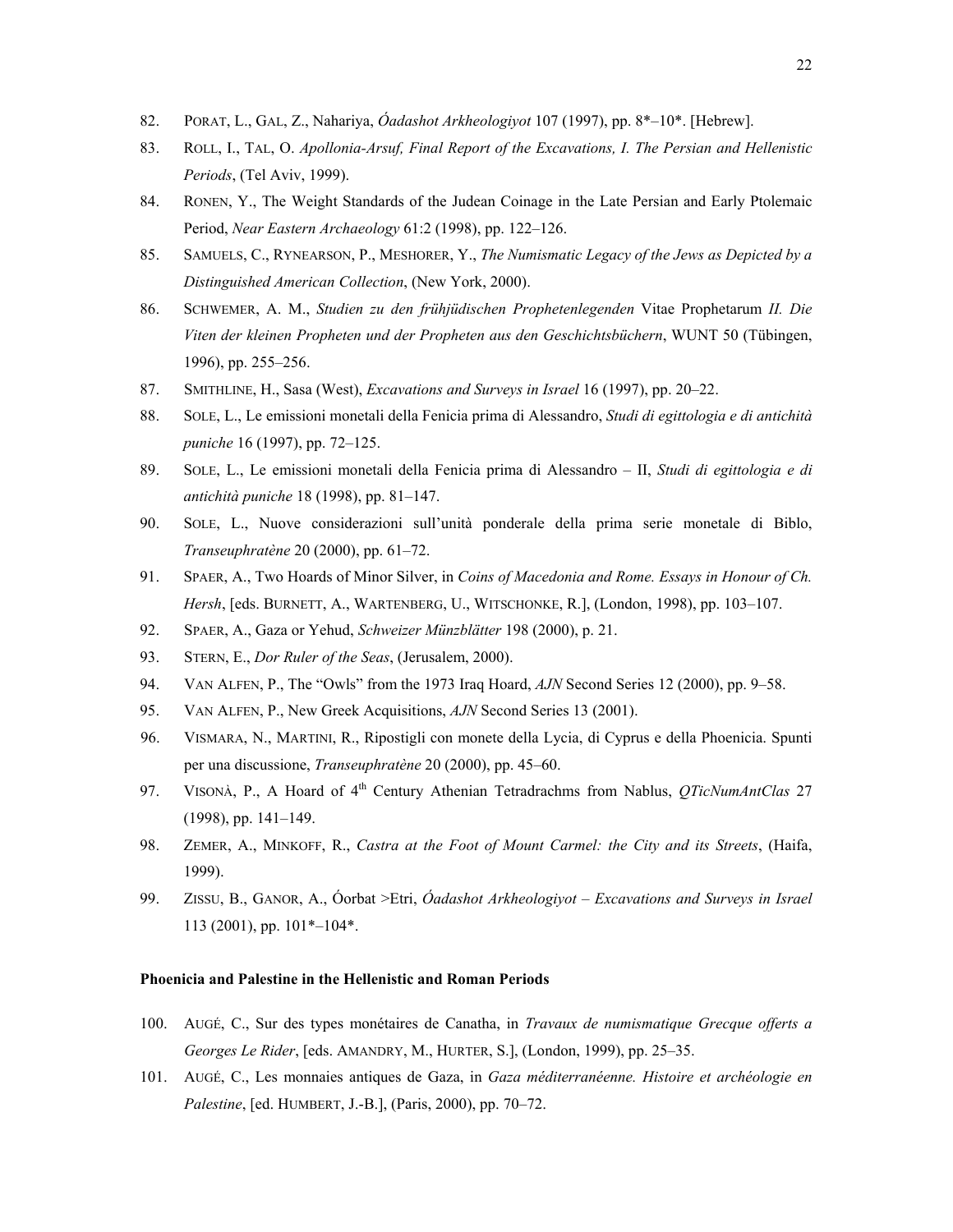- 102. BALDUS, H. R., *Syrien: nicht-königliche Prägungen. Sylloge Nummorum Graecorum Deutschland, Staatliche Münzsammlung München* 28. (Munich, 2001).
- 103. BARAG, D., QEDAR, S., A Countermark of the Legio Quinta Scytica from the Jewish War, *INJ* 13 (1994–1999), pp. 66–69.
- 104. BARAG, D., The Legal and Administrative Status of the Port of Sebastos during the Early Roman Period, in *Caesarea Maritima - A retrospective After Two Millennia*, [eds. RABAN, A., HOLUM, K. G.], (Leiden, New York, Köln, 1996), pp. 609–614.
- 105. BARKAY, R., *The Greek Imperial Coinage of Beth-Shean (Nysa-Scythopolis)*, (Ph.D., Diss. Hebrew University, Jerusalem, 1995). [Hebrew].
- 106. BARKAY, R., Coins of Roman Governors Issued by Nysa-Scythopolis in the Late Republican Period, *INJ* 13 (1994–99), pp. 54–62.
- 107. BARKAY, R., Landscapes on Coins of the Land of Israel, in *Landscapes of Land of Israel*, Dedicated to Azarya Alon, (Jerusalem, 2000), pp. 110–114. [Hebrew].
- 108. BARKAY, R., Dionysian Mythology as Reflected by the Coins of Nysa-Scythopolis, in *Dionysos: Origines et Résurgences*, [ed. Zinguer, I.]*. De Pétrarque à Descates* 69 (2001)*,* pp. 29–32.
- 109. BERMAN, A., Coins, in *The Sdot-Yam Museum Book of the Antiquities of Caesarea Maritima in Memory of Aharon Wegman*, [ed. GERSHT, R.], (Tel Aviv, 1999), pp. 69–83. [Hebrew with English abstract on pp. 9\*–10\*].
- 110. BIJOVSKY, G., More about Pygmalion from Tyre*, QTicNumAntClas* 29 (2000), pp. 319–332.
- 111. BODZEK, J., MADYDA-LEGUTKO, R., The Ascalon Coin found at Zarzecze, Przemy∞l Voivodship, *Notae Numismaticae* – *Zapiski Numizmatyczne* 3–4 (Kraków, 1999), pp. 141–151.
- 112. BURNETT, A., AMANDRY, M., RIPOLLES, P. P., *Roman Provincial Coinage, Supplement I*, (London, Paris, 1998).
- 113. BURNETT, A., AMANDRY, M., CARRADICE, I., *Roman Provincial Coinage II, From Vespasian to Domitian (AD 69–96)*, (London, Paris, 1999).
- 114. BUTCHER, K. E. T., Coinage and Currency in Syria and Palestine to the Reign of Gallienus, in *Coin Finds and Coin use in the Roman World, The Thirteenth Oxford Symposium on Coinage and Monetary History 25.–27. 3. 1993*, [eds. KING, C. E., WIGG, D. G.], SFMA 10 (Berlin, 1996), pp. 101–112.
- 115. BUTCHER, K., PONTING, M., A Study of the Chemical Composition of Roman Silver Coinage, A.D. 196–197, *AJN* Second Series 9 (1997), pp. 17–36.
- 116. BUTCHER, K., PONTING, M., Silver Standards at Caesarea in Cappadocia, in *Nomismata, Historischnumismatische Forschungen 1, Internationales Kolloquium zur kaiserzeitlichen Münzprägung Kleinasiens, 27-30 April 1994 in der Staalichen Münzsammlung*, [eds. NOLLE, J., OVERBECK, B.], München, (Milano, 1997), pp. 167–171.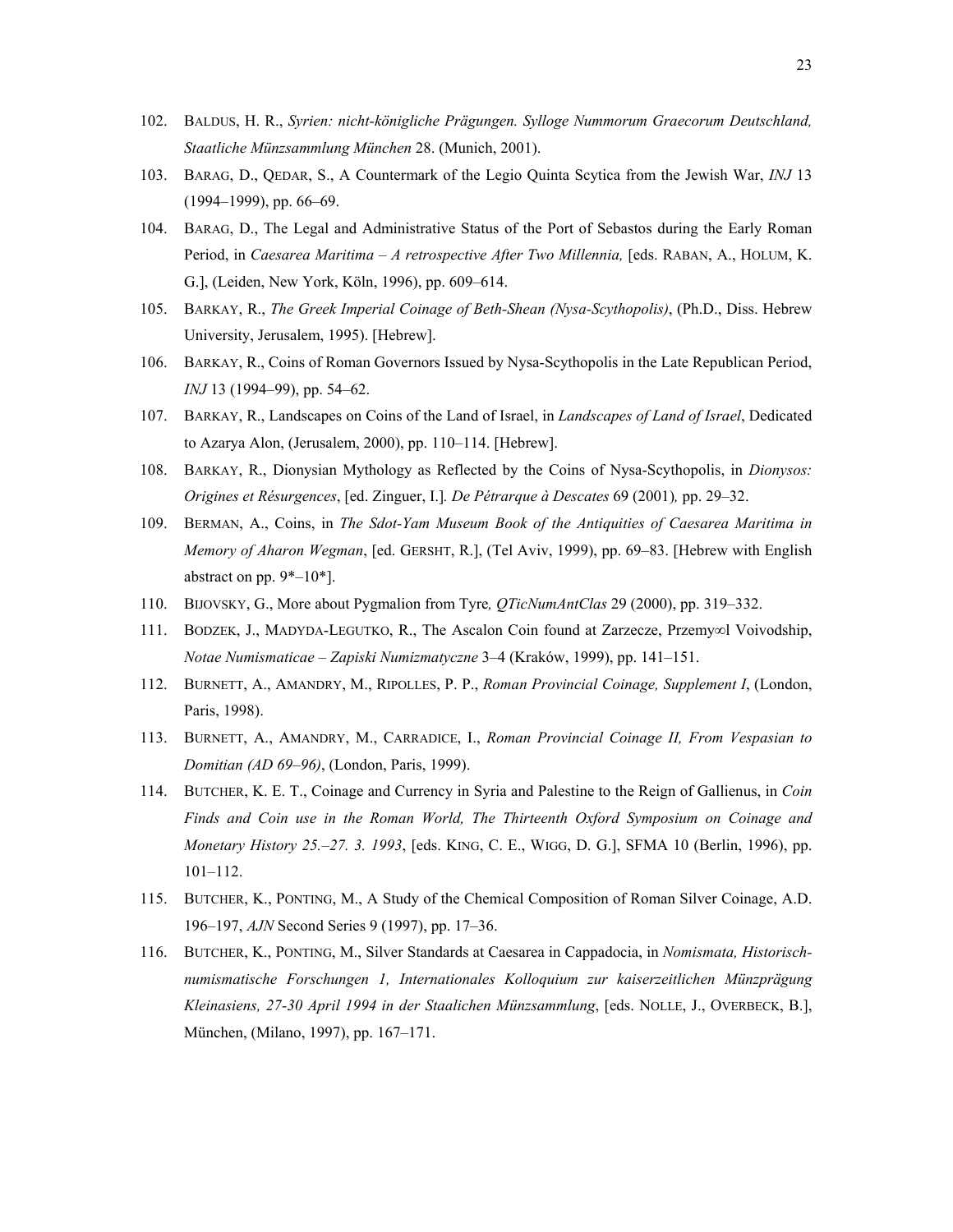- 117. BUTCHER, K., PONTING, M., Atomic Absorption Spectrometry and Roman Silver Coins, in *Metallurgy in Numismatics* 4, [eds. ODDY, W. A., COWELL, M. R.], Royal Numismatic Society Special Publication No. 30 (London, 1998), pp. 308–334.
- 118. COHEN, G. M., The Letters ΙΑΑΓ on some Coins of Abila and Gadara, *AJN Second Series* 10 (1998), pp. 95–102.
- 119. DABROWA, E., Les légions romaines au proche-orient: l'apport de la numismatique, *Electrum* 5 (Kraków, 2001), pp. 73–85.
- 120. DAVESNE, A., LEMAIRE, A., Trésors Hellénistiques du Proche-Orient I-IV, *RN* 151 (1996), pp. 51– 76.
- 121. DEUTSCH, R., A Lead Weight of Simon Bar Kokhba, *Israel Exploration Journal* 51, No. 1 (2001), pp. 96–98.
- 122. DUYRAT, F., Arados et la guerre de 333 à 37 avant notre ère, *RN* 155 (2000), pp. 47–58.
- 123. DVORJETSKI, E., Nautical Symbols on the Gadara Coins and their Link to the Thermae of the Three Graces at Óammat-Gader, *Mediterranean Historical Review* 9 (1994), pp. 100–111.
- 124. ELAYI, J., ELAYI, A. G., Une série de petits bronzes d'Alexandre frappés à Tyr, *RN* 153 (1998), pp. 107–117.
- 125. ELAYI, J., Un trésor de tétdrachmes aux types d'Alexandre trouvé dans la Beqa>, in *Travaux de numismatique Grecque offerts à Georges Le Rider,* [eds. AMANDRY, M., HURTER, S.], (London, 1999), pp. 135–138.
- 126. FINKIELSZTEJN, G., More Evidence on John Hyrcanus I's Conquests: Lead Weights and Rhodian Amphora Stamps, *Bulletin of the Anglo-Israel Archaeological Society* 16 (1998), pp. 33–63.
- 127. GALST, J. M., A New Variety of A Roman Provincial Tetradrachm from Neapolis, *AJN Second Series* 10 (1998), pp. 103–104.
- 128. GITLER, H., PONTING, M., An Historical and Metallurgical Study of an Assemblage of Roman Cast Denarii from the beginning of the Third Century AD, *The Weizmann Institute Bulletin of Archeology and the Sciences* 6 (1998), pp. 9–21. [Hebrew].
- 129. GITLER, H., PONTING, M., An Assemblage of 'Official' Cast Severan Denarii from the Levant, in *XII. Internationaler Numismatischer Kongress, Berlin 1997*, Akten I, [eds. KLUGE, B., WEISSER, B.], (Berlin, 2000), pp. 531–539.
- 130. HERSH, C. H., The Phoenician 1997 Hoard of Alexander-Type Tetradrachms, *AJN Second Series* 10 (1998), pp. 37–40.
- 131. HERSH, C. H., *Tyrus Rediviva* Reconsidered, *AJN Second Series* 10 (1998), pp. 41–59.
- 132. HERSH, C. A., Additions and Corrections to Martin J. Price's 'The Coinage in the Name of Alexander the Great and Philip Arrhidaeus', in *Studies in Greek Numismatics in Memory of Martin Jessop Price*, [eds. ASHTON, R., HURTER, S.], (London, 1998), pp. 135–146.
- 133. HOUGHTON, A., Aradus, not Marathus, in *Studies in Greek Numismatics in Memory of Martin Jessop Price*, [eds. ASHTON, R., HURTER, S.], (London, 1998), pp. 145–146.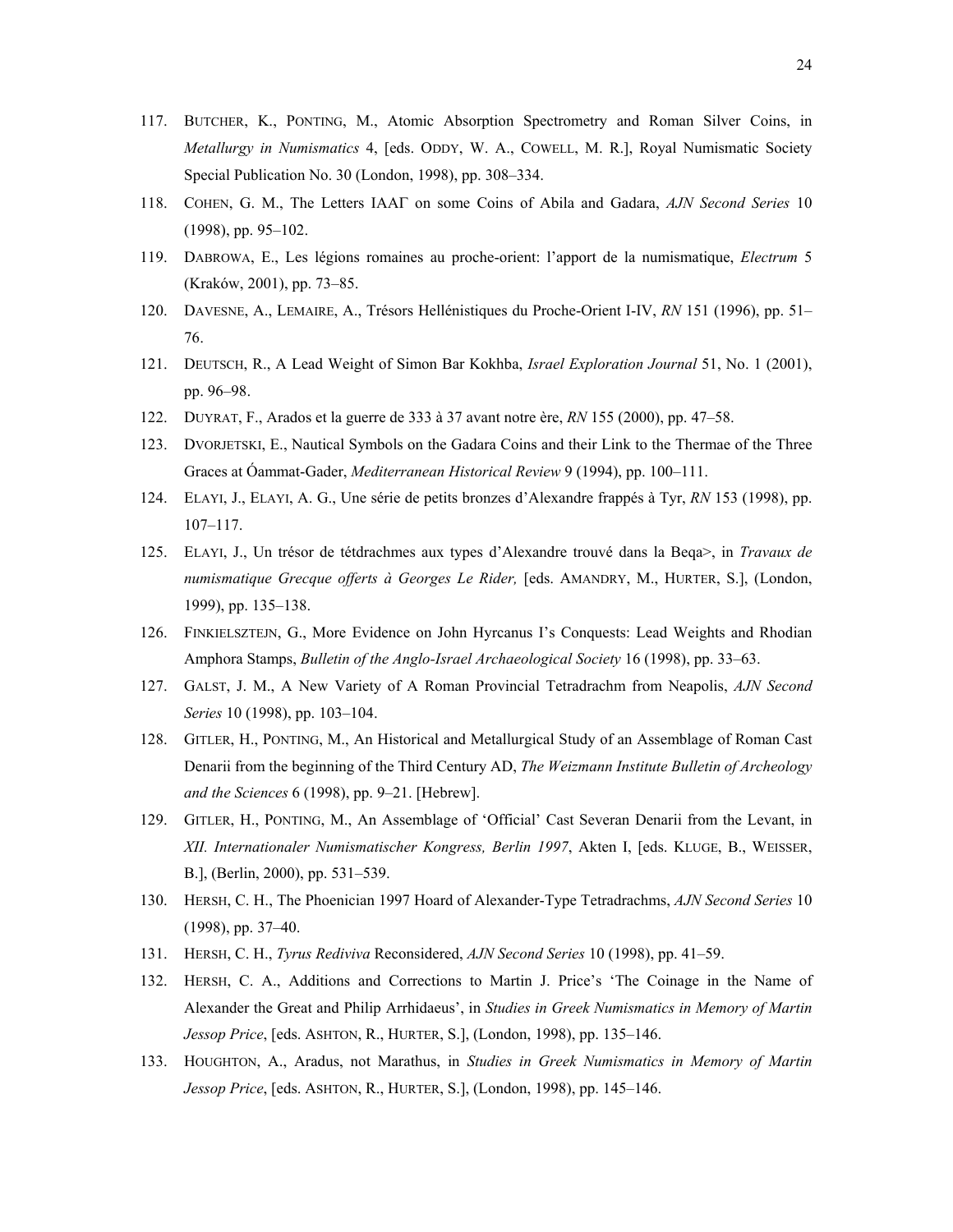- 134. KINDLER, A., Coins of the City of Antipatris, in KOCHAVI, M., *Aphek- Antipatris I. Excavations of Areas A and B. The 1972–1976 Seasons*, (Tel Aviv, 2000), pp. 47–55.
- 135. KUSHNIR-STEIN, A., On the Chronology of Some Inscribed Lead Weights from Palestine, *ZDPV* 113 (1997), pp. 88–91.
- 136. KUSHNIR-STEIN, A., Late Hellenistic coins of Gaza and the date of the Hasmonean Conquest of the City, *Schweizer Münzblätter* 198 (2000), pp. 22–24.
- 137. KUSHNIR-STEIN, A., Septimius Severus and Cities in Samaria : Rewards and Punishments, *Scripta Classica Israelica* 19 (2000), pp. 149–154.
- 138. KUSHNIR-STEIN, A., Dates on Ancient Palestinian Coins, in *Measuring and Weighing in Ancient Times*, Hecht Museum Catalogue no. 17 (Haifa, 2001), pp. 47–50 [English], pp. 75–78 [Hebrew].
- 139. KUSHNIR-STEIN, A., Was late Hellenistic Silver Coinage Minted for Propaganda Purposes?, *NC* 161 (2001), pp. 41–52.
- 140. KUSHNIR-STEIN, A., GITLER, H., On Some Inscribed Lead Weights from Palestine, *QTicNumAntClas* 28 (1999), pp. 221–234.
- 141. LAMPINEN, P., A Further Note on the Coins of "Demetrias which is on the Sea", in *Caesarea Papers*  2, Journal of Roman Archeology, [eds. HOLUM, K. G., RABAN, A., PATRICH, J.], Supplementary Series 35 (Portsmouth, Rhode Island, 1999), pp. 358–359.
- 142. LE RIDER, G., Un trésor Hellénistique de monnaies d'argent trouvé en Syrie en 1971 (CH II, 81), *Syria* 75 (1998), pp. 89–96.
- 143. LEVY, B. E., The autonomous silver of Sidon (107/106 BC AD 43/44), in *XII. Internationaler Numismatischer Kongress, Berlin 1997*, Akten I, [eds. KLUGE, B., WEISSER, B.], (Berlin, 2000), pp. 324–332.
- 144. LIAMPI, K., *Der makedonische Schild*, (Bonn, 1998).
- 145. MA>OZ, Z. U., Coin and Temple The Case of Caesarea Philippi-Paneas, *INJ* 13 (1994–1999), pp. 90–102.
- 146. MCALEE, R. G., Vespasian's Syrian Provincial Coinage, *AJN Second Series* 7–8 (1995–96), pp. 113–143.
- 147. MEADOWS, A., Money, Freedom, and Empire in the Hellenistic World, in *Money and its uses in the Ancient Greek World*, [eds. MEADOWS, A., SHIPTON, K.], (Oxford, 2001), pp. 53–63.
- 148. MESHORER, Y., Two New Coin Types of Antipatris, *INJ* 13 (1994–1999), pp. 86–89.
- 149. MIELCZAREK, M., *SNG Poland I, The Archeological and Ethnographical Museum in Lóœdzœ, Part 4, Galatia-Zeugitana*, (Kraków, 1998).
- 150. PRIEUR, M., PRIEUR, K., *A Type Corpus of the Syro-Phoenician Tetradrachms and their Fractions from 57 BC to AD 253*, (London, 2000).
- 151. RICHTER, T. S., A Hitherto Unknown Coin of Ascalon, *INJ* 13 (1994–1999), pp. 83–85.
- 152. ROBINSON, M., Phoenician Inscriptions on the Late Roman Bronze Coinage of Tyre. Part 1—A Coin Depicting Pygmalion, *The Numismatic Circular*, Volume CV, No. 6 (July 1997), pp. 199–201.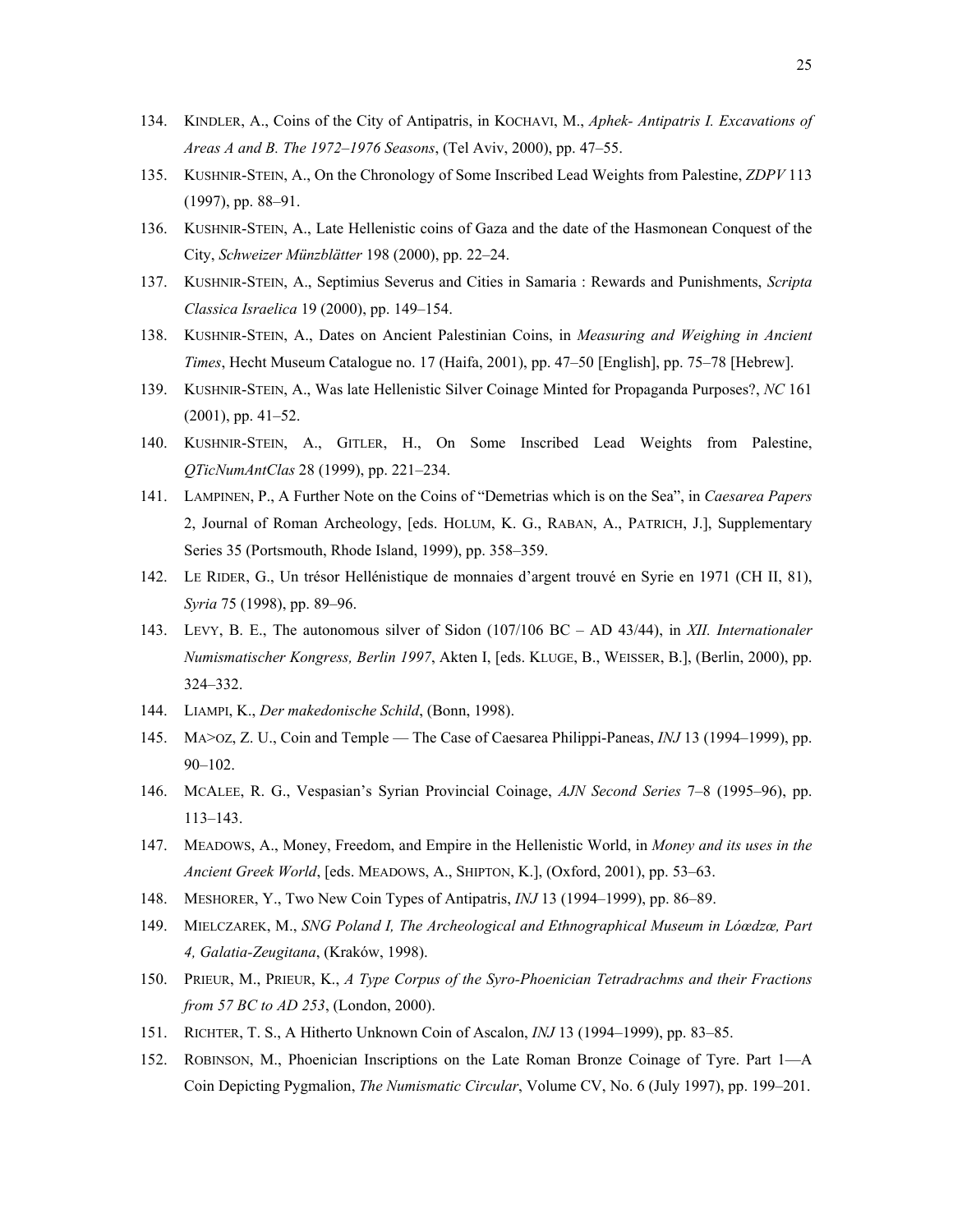- 153. ROBINSON, M., Phoenician Inscriptions on the Late Roman Bronze Coinage of Tyre. Part 2—Coin with Elissa/Dido Reverse, *The Numismatic Circular*, Volume CV, No. 7 (September 1997), pp. 234–236.
- 154. SAMUELS, C., RYNEARSON, P., MESHORER, Y., *The Numismatic Legacy of the Jews as Depicted by a Distinguished American Collection*, (New York, 2000).
- 155. SARTRE, M., *D'Alexander à Zénobie, Histoire du Levant antique, IVe siècle av. J.-C. IIIe siècle ap. J.-C.*, (Paris, 2001).
- 156. SAWAYA, Z., Three Roman Silver Coin Hoards from Syria, *NC* 160 (2000), pp. 319–322.
- 157. SPAER, A., The Royal Male Head and Cleopatra at Ascalon, in *Travaux de numismatique Grecque offerts a Georges Le Rider,* [eds. AMANDRY, M., HURTER., S.], (London, 1999), pp. 347–350.
- 158. SPAER, A., Dor–Ruler of the Seas & a Lead Weight Attributed to it, *The Celator*, 14.1 (2000), pp. 17–21.
- 159. STIEGLITZ, R. R., Straton's Tower and Demetrias again: one town or two?, in *Caesarea Papers* 2, [eds. HOLUM, K. G., RABAN, A., PATRICH, J.], Journal of Roman Archeology, Supplementary Series 35 (Portsmouth, Rhode Island, 1999), pp. 359–360.
- 160. VISMARA, N., Emissioni bronzee di Diadumenianus per la Phoenicia: Apputi per una discussione, *Nomismata, Historisch-numismatische Forschungen 1, Internationales Kolloquium zur kaiserzeitlichen Münzprägung Kleinasiens, 27-30 April 1994 in der Staalichen Münzsammlung*, München, (Milano, 1997), pp. 183–197.
- 161. VOULGARIDIS, G., *Les ateliers monétaires de Ptolémaïs->Akko et d'Ascalon sous la domination séleucide*, (Ph.D., Diss. Université Marc Bloch-Strasbourg, 2000).
- 162. WANER, M., SAFRAI, Z., Hoards and Revolts: The Chronological Distribution of Coin Hoards in Eretz Israel during the Roman and Byzantine Periods, *Cathedra* 101 (2001), pp. 71–90. [Hebrew with an English abstract on p. 204].

#### **Jewish Coins**

(see also 3, 6, 19, 38, 41, 44, 45, 57, 61, 63, 67, 84, 85, 86, 92, 99)

- 163. ASHTON, R., A Small Collection from Gaziantep, Part I, in *Studies in Ancient Coinage from Turkey*, [ed. ASHTON, R*.*], Royal Numismatic Society Special Publication 29 (London, 1996), pp. 151–153.
- 164. BRENNER, S., Coin of Herod the Great: Star or Crest?, *The Celator* 14.10 (2000), pp. 40–41, 47.
- 165. CIECIELAG, J., Some Remarks on the Coinage of Herod Philip, *Notae Numismaticae Zapiski Numizmatyczne* 2 (Kraków, 1997), pp. 66–82.
- 166. FISCHER-BOSSERT, W., Review of SAMUELS, C., RYNEARSON, P., MESHORER, Y., *The Numismatic Legacy of the Jews as Depicted by a Distinguished American Collection*, (New York, 2000), *SNR* 80 (2001), pp. 221–223.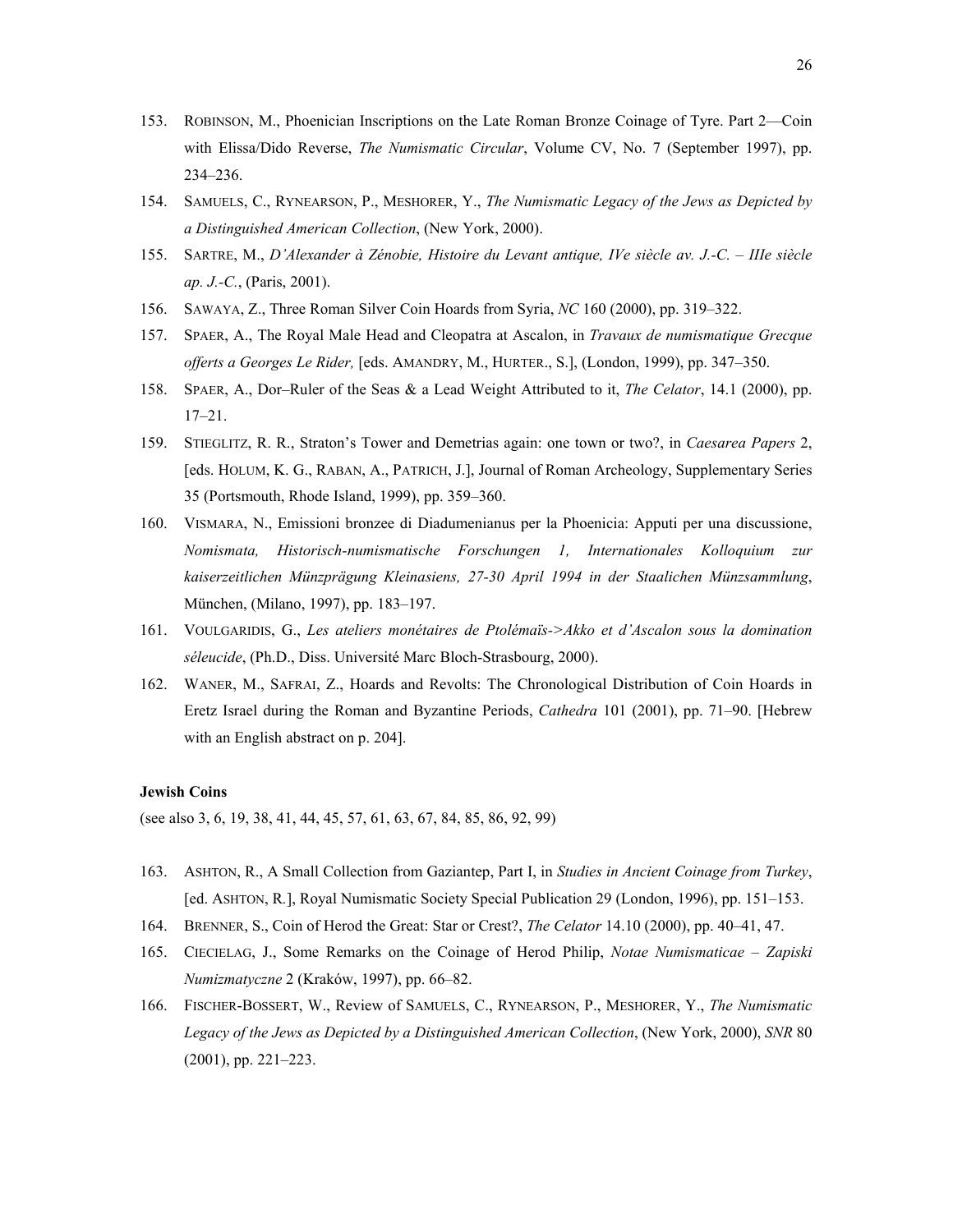- 167. FONTANILLE, J.-P., Les monnaies de Ponce Pilate (1ère partie), *Bulletin du Cercle d'Études Numismatiques* 38 No. 2 (2001), pp. 97–116.
- 168. FONTANILLE, J.-P., GOSLINE, L., *The Coins of Pontius Pilate*, (Pennsylvania, 2001).
- 169. GITLER, H., The Coins, in *Mount Nebo, New Archeological Excavations 1967–1997*, [eds. PICCIRILLO, M., ALLIATA, E.], (Jerusalem, 1998), pp. 550–567.
- 170. HENDIN, D., Four New Jewish Lead Coins or Tokens, *INJ* 13 (1994–1999), pp. 63–65.
- 171. HENDIN, D., The Helmet on Herod's Large Coin, *The Celator* 12.7 (1998), p. 30.
- 172. HENDIN, D., *Guide to Biblical Coins*, fourth edition, (New York, 2001).
- 173. JACOBSON, D. M., Herod the Great Shows his True Colors, *Near Eastern Archaeology* 64, No. 3 (2001), pp. 100–104.
- 174. KINDLER, A., The Coins of the Tetrarch Philip and Bethsaida, in *Bethsaida: A City by the North Shore of the Galilee*, [eds. ARAV, R., FREUND, R. A.], (Kirksville, 1999), pp. 245–249.
- 175. KINDLER, A., The Hellenistic influence on the Hasmonaean coins, in *XII. Internationaler Numismatischer Kongress, Berlin 1997*, Akten I, [eds. KLUGE, B., WEISSER, B.], (Berlin, 2000), pp. 316–323.
- 176. KOKKINOS, N., *The Herodian Dynasty. Origins, Role in Society and Eclipse*, (Sheffield, 1998).
- 177. KUSHNIR-STEIN, A., Review of N. Kokkinos, *The Herodian Dynasty*, *Origins, Role in Society and Eclipse*, Sheffield, 1998, *Scripta Classica Israelica* 18 (1999), pp. 194–198.
- 178. KUSHNIR-STEIN, A., The Coinage of Agrippa II, *Scripta Classica Israelica* 21 (2002), pp. 123–131.
- 179. LIGHTFOOT, C. S., The Coins from Tille, in *Studies in Ancient Coinage from Turkey*, [ed. ASHTON, R.], Royal Numismatic Society Special Publication 29 (London, 1996), pp. 139–145.
- 180. LÖNNQVIST, K., A re–attribution of the King Herod Agrippa I "Year 6"– Issue. The Canopy and Three Ears of Corn, *Liber Annuus* 47 (1997), pp. 429–440.
- 181. MAGNESS, J., The Cults of Isis and Kore at Samaria-Sebaste in the Hellenistic and Roman Periods, *Harvard Theological Review* 94:2 (2001), pp. 157–177.
- 182. MESHORER, Y., *Ancient Means of Exchange, Weights and Coins*, (Haifa, 1998).
- 183. MESHORER, Y., *A Treasury of Jewish Coins*, (Jerusalem-New York, 2001).
- 184. OSTROWSKI, J., Personifications of Judaea on Flavian Coins, *Notae Numismaticae Zapiski Numizmatyczne* 3–4 (Kraków, 1999), pp. 153–165.
- 185. STRICKERT, F., The Coins of Philip, *Bethsaida: A City by the North Shore of the Sea of Galilee*, I, [eds. ARAV, R., FREUND, R. A.], (Kirksville, 1995), pp. 165–189.

### **Nabatean Coins**

(see also 149)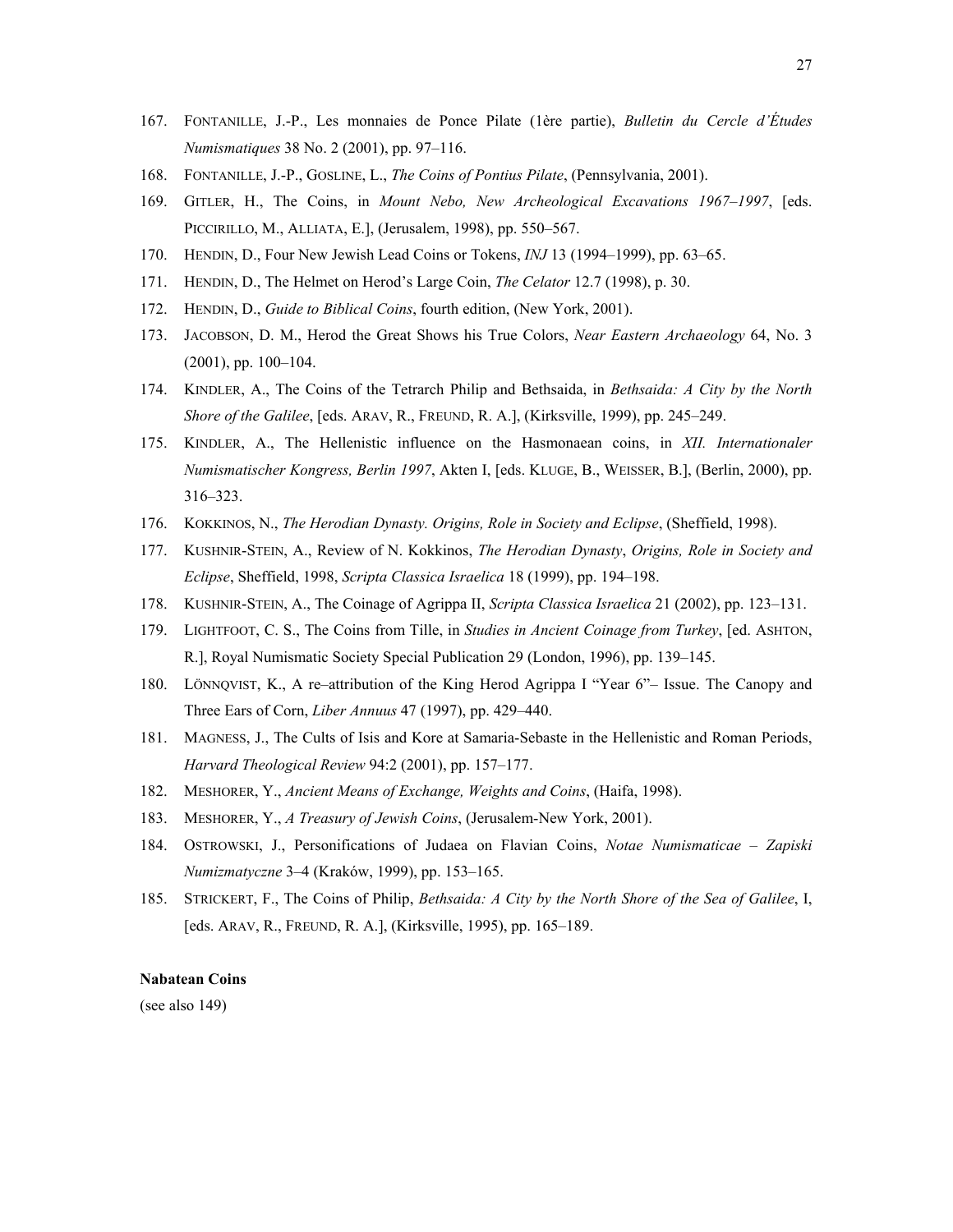- 186. AL-SAAD, Z., AFFANEH, S., HATAMLEH, M., Scientific Analysis of a Collection of Nabatean and Roman Copper-Based Coins Excavated from Wadi Mousa/Jordan, *Yarmouk Numismatics* 12 (2000), pp. 21–33.
- 187. BARRETT, D. G., The Coins, in *Petra Great Temple, Vol. I., Brown University Excavations 1993- 1997*, [ed. JOUKOWSKY, M. S.], (Providence, 1998), pp. 317-324.
- 188. CIECIELAG, J., Coins of Aretas IV, King of Nabataeans (9 BC–AD 40), *Notae Numismaticae Zapiski Numizmatyczne* 3–4 (Kraków, 1999), pp. 103–128.
- 189. LACERENZA, G., I *sela>* di Areta. A proposito del lessico monetario nabateo, *Annali* 55 (1995), pp. 353–357.
- 190. PARLASCA, K., Bemerkungen zum Isiskult in Petra, in *Nach Petra und ins Königreich der Nabatäer*, [eds. HÜBNER, U., KNAUF, E. A., WENNING, R.], Bonner Biblische Beiträge 118, (Bodenheim, 1998), pp. 64–70.
- 191. SCHMID, S. G., König, nicht Königin. Ein nabatäisches Herrscherporträt in Paris, *Archäologischer Anzeiger* (2001), pp. 91–105.
- 192. SCHMITT-KORTE, K., Das Münzsystem der Nabatäer, in *Petra. Antike Felsstadt zwischen arabischer Tradition und griechischer Norm*, [eds. WEBER, T., WENNING, R.], (Mainz, 1997), pp. 101–104.
- 193. WALMSLEY, A., KARSGAARD, P., GREY, T., Town and Village: Site Transformations in South Jordan (The Gharandal Archeological Project, Second Season Report), *Annual of the Department of Antiquities of Jordan* 43 (1999), pp. 459–478.
- 194. WEISER, W., COTTON, H. M., Gebt dem Kaiser, was des Kaisers ist: Die Geldwährungen der Griechen, Juden, Nabatäer und Römer im syrisch-nabatäischen Raum unter besonderer Berücksichtigung des Kurses von Sela>/Melaina und Lepton nach der Annexion des Königreiches der Nabatäer durch Rom, *Zeitschrift für Papyrologie und Epigraphik* 114 (1996), pp. 237–287.

### **Numismatic Evidence from Excavations**

(see also 1, 2, 4, 5, 13, 18, 33, 36, 37, 40, 41, 47, 48, 57, 58, 60, 62, 65, 82, 83, 87, 93, 99)

- 195. ADAN-BAYEWITZ, D., AVIAM, M., Iotapata, Josephus, and the Siege of 67: Preliminary Report on the 1992–1994 Seasons, *JRA* 10 (1997), pp. 131–165.
- 196. ALEXANDRE, Y., >En Óofez, *Excavations and Surveys in Israel* 16 (1997), pp. 53–54.
- 197. AMIT, D., ESHEL, H., The Bar Kokhba Revolt in the Southern Hebron Mountains, *Eretz-Israel* 25 (1996), [ed. GEVA, H.], pp. 463–470. [Hebrew with English abstract on p. 106\*].
- 198. ARAV, R., Notes and News, Bethsaida, 2000, *Israel Exploration Journal* 51, No. 2 (2001), pp. 239– 246.
- 199. ARIEL, D. T., Appendix: Coins from Caves 1 and 2 at Óurfeish, in AVIAM, M., GORIN-ROSEN, Y., Three Burial Caves from the Roman Period at Óurfeish, *>Atiqot* 33 (1997), pp. 25–37, at pp. 34–37. [Hebrew with English abstract, p. 9\*].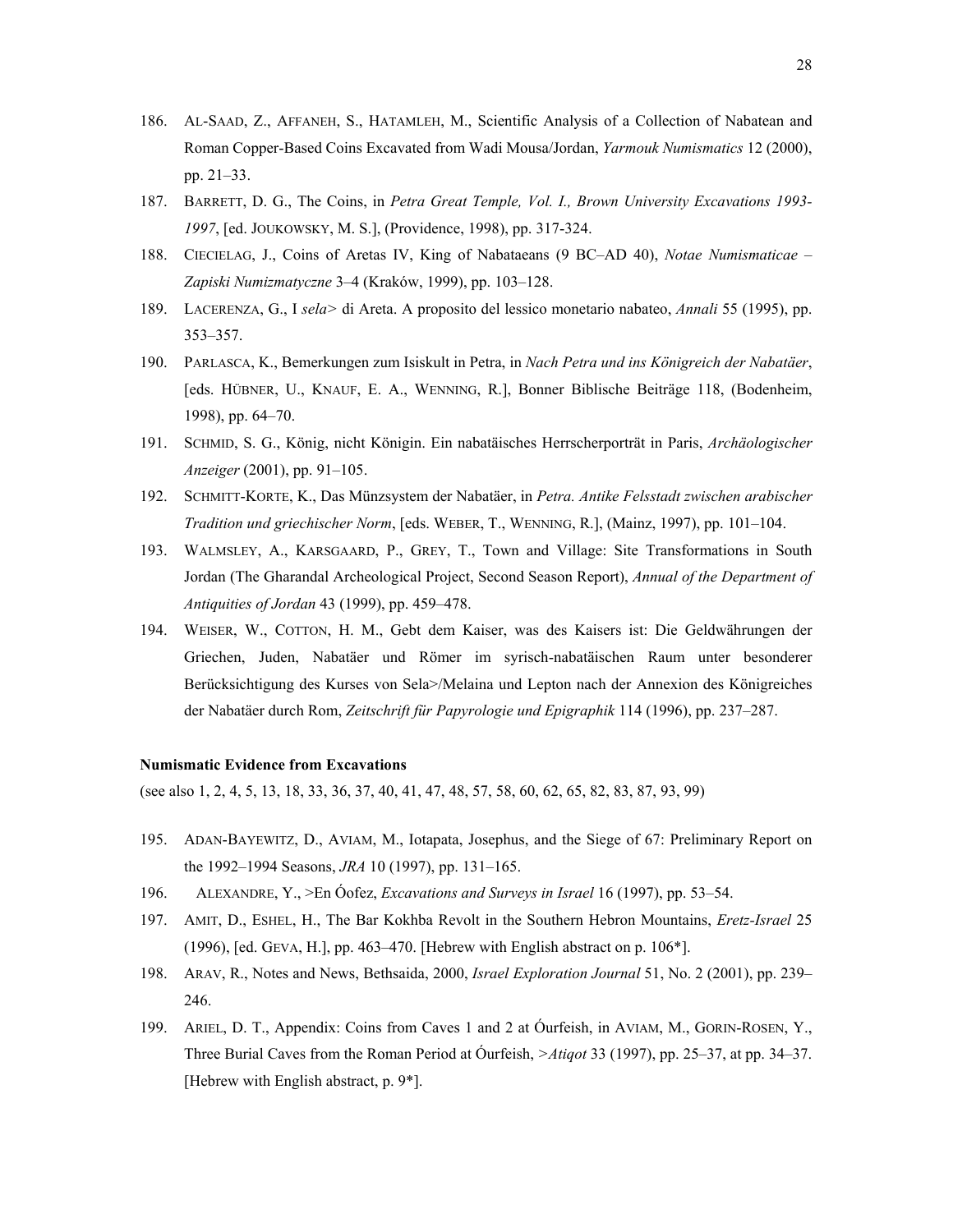- 200. ARIEL, D. T., Coins from the Survey and Excavations at Óorvat Óermeshit (1988–1990), *>Atiqot* 34  $(1998)$ , pp.  $1*-4*.$
- 201. ARIEL, D. T., Hasmonean Coins Found in the Cave of the Warrior, in SCHICK, T., *The Cave of the Warrior, A Fourth Millennium Burial in the Judean Desert*, Israel Antiquities Authority Reports 5 (1998), pp. 131–137.
- 202. ARIEL, D. T., Coins from the Synagogue at Korazim, in YEIVIN, Z., The Synagogue at Korazim, The 1962–1964, 1980–1987 Excavations, *Israel Antiquities Authority Reports* 10 (2000), pp. 33\*–49\*.
- 203. ARIEL, D. T., SOKOLOV, H., *International Numismatic Newsletter* 39, Printemps/Été (2002), p. 16.
- 204. ARSLAN, E., Il deposito monetale della trincea XII nel cortile della sinagoga di Cafarnao, *Liber Annuus* 47 (1997), pp. 245–328.
- 205. AUGÉ, C., De nouvelles monnaies de Gérasa (Jéresh, Jordanie), *BSFN* 53, No. 9 (1998), pp. 242– 245.
- 206. AUGÉ, C., Les monnaies de Ras Ibn Hani, prés de Lattaquié et les guerres de Syrie, *RN* 155 (2000), pp. 59–69.
- 207. BARRETT, D. G., The Coins, in [ed. JOUKOWSKY, M. S.], *Petra Great Temple, Vol. I., Brown University Excavations 1993-1997*, (Providence, 1998), pp. 317-324.
- 208. BARUCH, Y., Jerusalem, Tell el-Ful, *Óadashot Arkheologiyot Excavations and Surveys in Israel* 111 (2000), pp. 62\*-64\*.
- 209. BERMAN, A., The Numismatic Material, in MAZOR, G. and BAR-NATHAN, R., The Bet She<an Excavation Project — 1992–1994, Antiquities Authority Expedition, *Excavations and Surveys in Israel* 17 (1998), pp. 35–36.
- 210. BETLYON, J. W., Coins from the 1992–93 Excavations, in FIEMA, Z. T., *et al.*, *The Petra Church*, (Amman, 2001), pp. 384–390.
- 211. BIJOVSKY, G., The Coins, in AVNI, G., GREENHUT, Z., The Akeldama Tombs, Three Burial Caves in the Kidron Valley, Jerusalem, *Israel Antiquities Authority Reports* 1 (1996), pp. 105–107.
- 212. BIJOVSKY, G., The Gush Óalav Hoard Reconsidered, *>Atiqot* 35 (1998), pp. 77–106.
- 213. BIJOVSKY, G., The Coins from Óorbat ¸alit, *>Atiqot* 39 (2000), pp. 155–189.
- 214. BIJOVSKY, G., The Coins from Khirbet ˇabaliya (Giv>at Hama†os), *>Atiqot* 40 (2000), pp. 97\*– 100\*. [Hebrew with English abstract, pp. 166–167].
- 215. BROSHI, M., ESHEL, H., Residential Caves at Qumran, *Dead Sea Discoveries* 6. 3 (Leiden, 1999), pp. 335–348.
- 216. CARRADICE, I. A., The Coins, in VRIEZEN, K. J. H., *Die Ausgrabungen unter der Erlöserkirche im Muristan, Jerusalem (1970–1974)*, Abhandlungen des Deutschen Palästinavereins 19 (Wiesbaden, 1994), pp. 311–330.
- 217. CIECIELAG, J., Coins from the so-called Essene Settlements on the Dead Sea: A Presentation of the Currents State of Research, *Studia Classica et Byzantina Alexandro Krawczuk Oblata*, (Kraków, 1996), pp. 87–97. [Polish with English abstract on p. 98].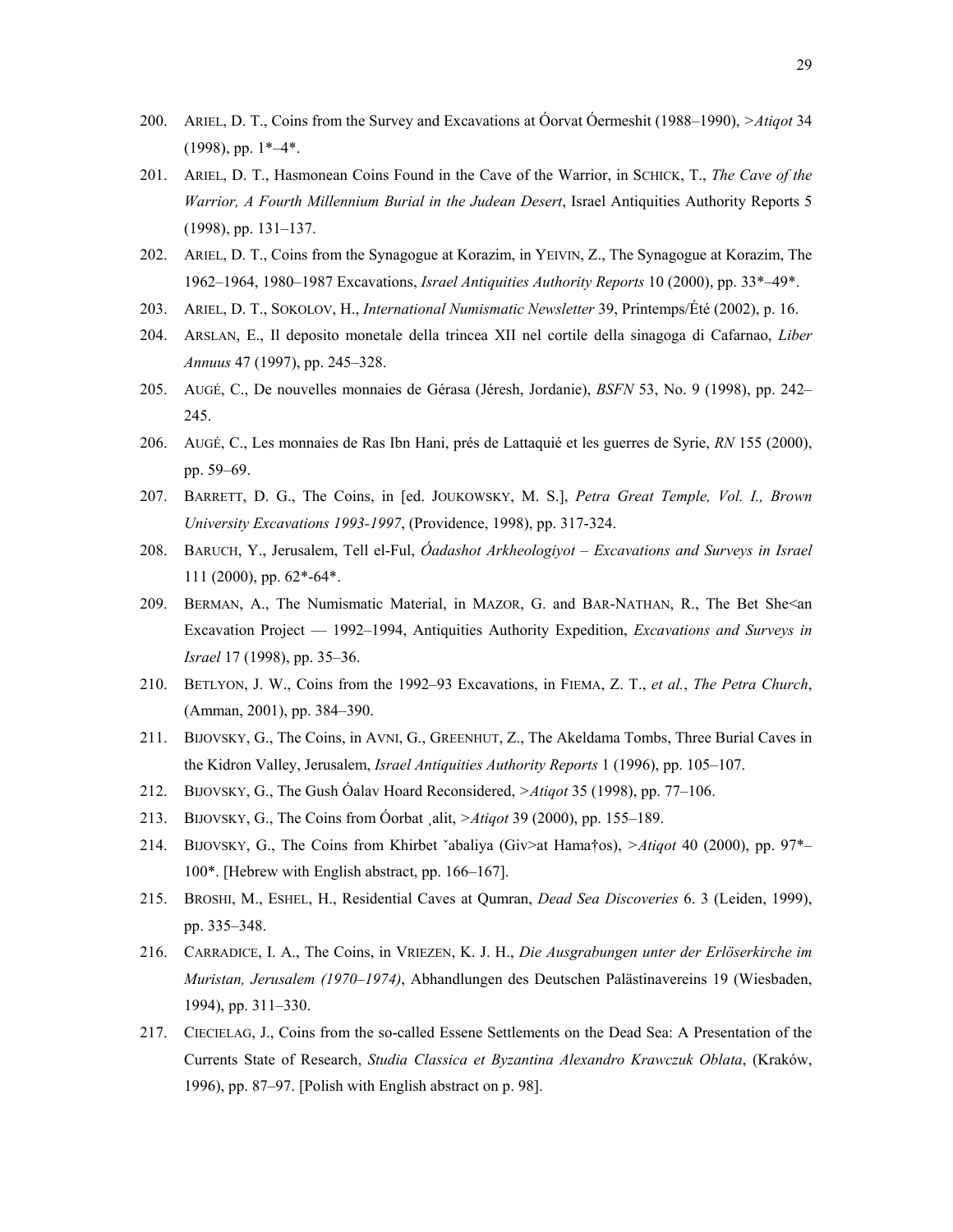- 218. CIECIELAG, J., Coins from the so-called Essene Settlements on the Dead Sea Shores, in [ed. KAPERA, Z. J.], *Mogilany 1995, Papers on the Dead Sea Scrolls offered in memory of Aleksy Klawek*, (Kraków, 1998), pp. 105–115.
- 219. CLAMER, C., Les Monnaies, in *Fouilles Archéologiques de >Aïn Ez-Zâra/Callirrhoé, villégiature hérodienne, Institut Français d'Archéologie du Proche-Orient, Beyrouth – Damas – Amman, Bibliothèque Archéologique et Historique* 147 (Beirut, 1997), pp. 91–93, 172–173.
- 220. ERICKSON-GINI, T., Mamshit (Mampsis) 1994, *Excavations and Surveys in Israel* 19 (1999) pp. 91– 92
- 221. ERLICH, Z., DAMATI, E., A Hoard of Silver Coins from the >Araq en-Na>saneh Cave, in ESHEL, H., AMIT, A., *Refuge Caves of the Bar Kokhba Revolt*, (Tel Aviv, 1998), pp. 77–82. [Hebrew].
- 222. ESHEL, H., Finds from the Bar-Kokhba Period from a Cave in Wadi el-Mackuck, in ESHEL, H., AMIT, A., *Refuge Caves of the Bar Kokhba Revolt*, (Tel Aviv, 1998), pp. 83–91. [Hebrew].
- 223. ESHEL, H., The Coins from the Refuge Caves, in ESHEL, H., AMIT, A., *Refuge Caves of the Bar Kokhba Revolt*, (Tel Aviv, 1998), pp. 213–219. [Hebrew].
- 224. ESHEL, H., A Denarius of Bar-Kochba from the Southern Judean Highlands*, Judea and Samaria Research Studies* 9 (2000), pp. 129–133. [Hebrew].
- 225. ESHEL, H., The Date of the Founding of Aelia Capitolina, in *The Dead Sea Scrolls Fifty Years after their Discovery. Proceedings of the Jerusalem Congress, July 20-25, 1997*, [eds. SCHIFFMANN, L. H., TOV, E., VANDERKAM, J. C.], (Leiden-Boston-Koln, 2000), pp. 637–643.
- 226. ESHEL, H., BROSHI, M., JULL, A. J. T., Documents from Wadi Mura>abat and the Status of Jerusalem during the War, in ESHEL, H., AMIT, A., *Refuge Caves of the Bar Kokhba Revolt*, (Tel Aviv, 1998), pp. 233–239.
- 227. ESHEL, H., ZISSU, B., Roman Coins from the 'Cave of the Sandal' West of Jericho, *INJ* 13 (1994– 1999), pp. 70–77.
- 228. ESHEL, H., Zissu, B., Na˙al Mikhmash, Magharat el-Jåi, *Óadashot Arkheologiyot Excavations and Surveys in Israel* 110 (1999), pp. 56\*–57\*.
- 229. ESHEL, H., Zissu, B., Jericho: Archaeological Introduction, *Discoveries in the Judaean Desert* 38 (2000), pp. 3–20.
- 230. ESHEL, H., Zissu, B., Frumkin, A., Two Refuge Caves in Wadi Suweinit, in ESHEL, H., AMIT, A., *Refuge Caves of the Bar Kokhba Revolt*, (Tel Aviv, 1998), pp. 93–109. [Hebrew].
- 231. GITLER, H., KUSHNIR-STEIN, A., The Chronology of a Late Ptolemaic Bronze Coin-Type from Cyprus, *INJ* 13 (1994–1999), pp. 46–53.
- 232. GITLER, H., A Comparative Study of Numismatic Evidence from Excavations in Jerusalem, *Liber Annuus* 46 (1996), pp. 317–362.
- 233. GITLER, H., KAHANOV, Y., The Ascalon 1988 Hoard (CH 9. 548) A Periplus to Ascalon in the Late Hellenistic Period?, in [eds. MEADOWS, A., WARTENBERG, U.], *Coin Hoards Volume IX, Greek Hoards*, Royal Numismatic Society Special Publication No. 35, (London, 2001/2002), pp. 259–268.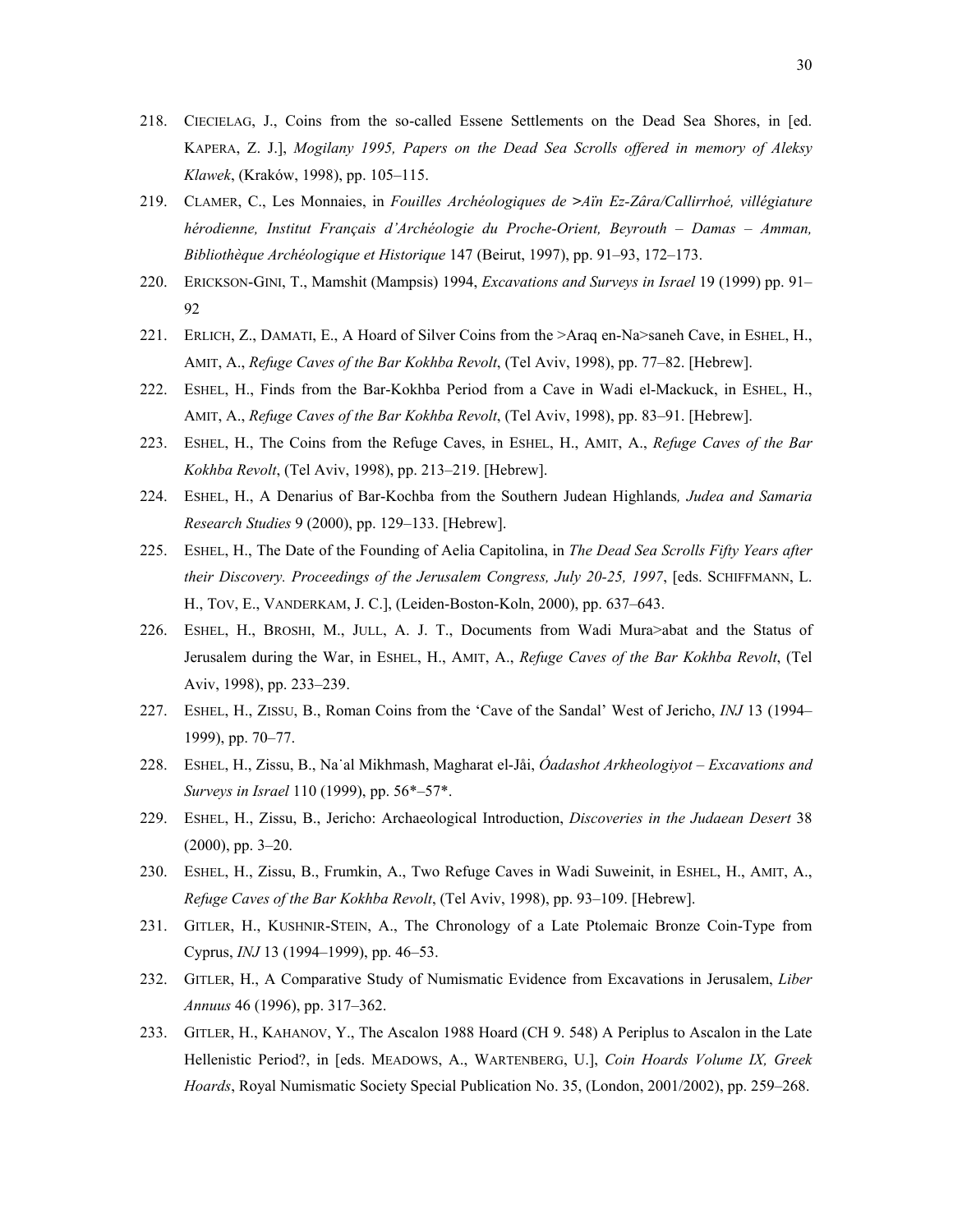- 234. HACHLILI, R., The Coins, in HACHLILI, R., KILLEBREW, A., Jericho, The Jewish Cemetery of the Second Temple Period, *Israel Antiquities Authority Reports* 7 (1999), pp. 135–136.
- 235. JANAI, J., A Find of Bar Kokhba Coins from the Al Midya Ar-Ras Area, *INJ* 13 (1994-1999), pp. 78–82.
- 236. KINDLER, A., The Numismatic Finds, in BEIT-ARIEH, I., *Tel >Ira. A Stronghold in the Biblical Negev*, (Jerusalem, 1999), pp. 438–441.
- 237. KINDLER, A., Coins, in FISCHER, M., GICHON, M., TAL, O., *>En Boqeq, Excavations in an Oasis on the Dead Sea, II, The Officina, an Early Roman Building on the Dead Sea Shore*, (Mainz, 2000), pp. 85–92.
- 238. KINDLER, A., The Tel Malot Hoard, in *Judea and Samaria Research Studies* 9 (2000), [ed. ESHEL, Y.], pp. 219–225. [Hebrew with English abstract on pp. XXI-XXII].
- 239. KINDLER, A., Coins from the Cave of Letters, (1999–2000 Seasons), *New Studies on the Bar Kokhba Revolt*, Proceedings of the 21<sup>th</sup> Annual Conference of Martin (Szusz) Department of Land of Israel Studies, March 13<sup>th</sup> 2001, [eds. ESHEL, H., ZISSU, B.], (Ramat Gan, 2001), pp. 11-15. [Hebrew].
- 240. KLONER, A., *Survey of Jerusalem, The Northeastern Sector*, (Jerusalem, 2001).
- 241. KLONER, A., *Survey of Jerusalem, The Southern Sector*, (Jerusalem, 2000).
- 242. MAGEN, Y., ZIONIT, Y, SIRKIS, E., Kiryat Sefer A Jewish Village and Synagogue of the Second Temple Period, *Qadmoniot* 117 (1999), pp. 25–32. [Hebrew].
- 243. MAGNESS, J., Two Notes on the Archaeology of Qumran, *Bulletin of the American Schools of Oriental Research* 312 (1998), pp. 37–44.
- 244. MAGNESS, J., The Chronology of Qumran, Ein Feshkha, and Ein el-Ghuweir, in *Mogilany 1995, Papers on the Dead Sea Scrolls offered in memory of Aleksy Klawek*, [ed. KAPERA, Z. J.], (Kraków, 1998), pp. 55–76.
- 245. MAROT, T., *Las Monedas del Macellum de Gerasa, (Yaras, Jordania), Aproximación a la circulación monetaria en la provincia de Arabia*, (Madrid, 1998).
- 246. METCALF, W. E., FULCO, W. E., Coins from the Excavations at Tell Nimrin, *AJN* Second Series 7–8 (1995–1996), pp. 145–154.
- 247. MORAWIECKI, L., The Coins of Masada, *Qumran Chronicle* 7, No. 1/2 (1997), pp. 65–89.
- 248. NOESKE, H.-C., *Münzfunde aus Ägypten I. Die Münzfunde des ägyptischen Pilgerzentrums Abu Mina und die Vergleichsfunde aus den Dioecesen Aegyptus und Oriens vom 4.-8. Jh. n. Chr. Prolegomena zu einer Geschichte des spätrömischen Münzumlaufs in Ägypten und Syrien*. Studien zu Fundmünzen der Antike (SFMA) 12 (Mainz, 2000).
- 249. PETER, M., Die Fundmünzen, in *Petra Ez Zantur I. Ergebnisse der Schweizerisch-Liechtensteinischen Ausgrabungen 1988-1992*, [eds. BIGNASCA, A., *et al.*], Terra Archaeologica II (Mainz, 1996) pp. 91–127.